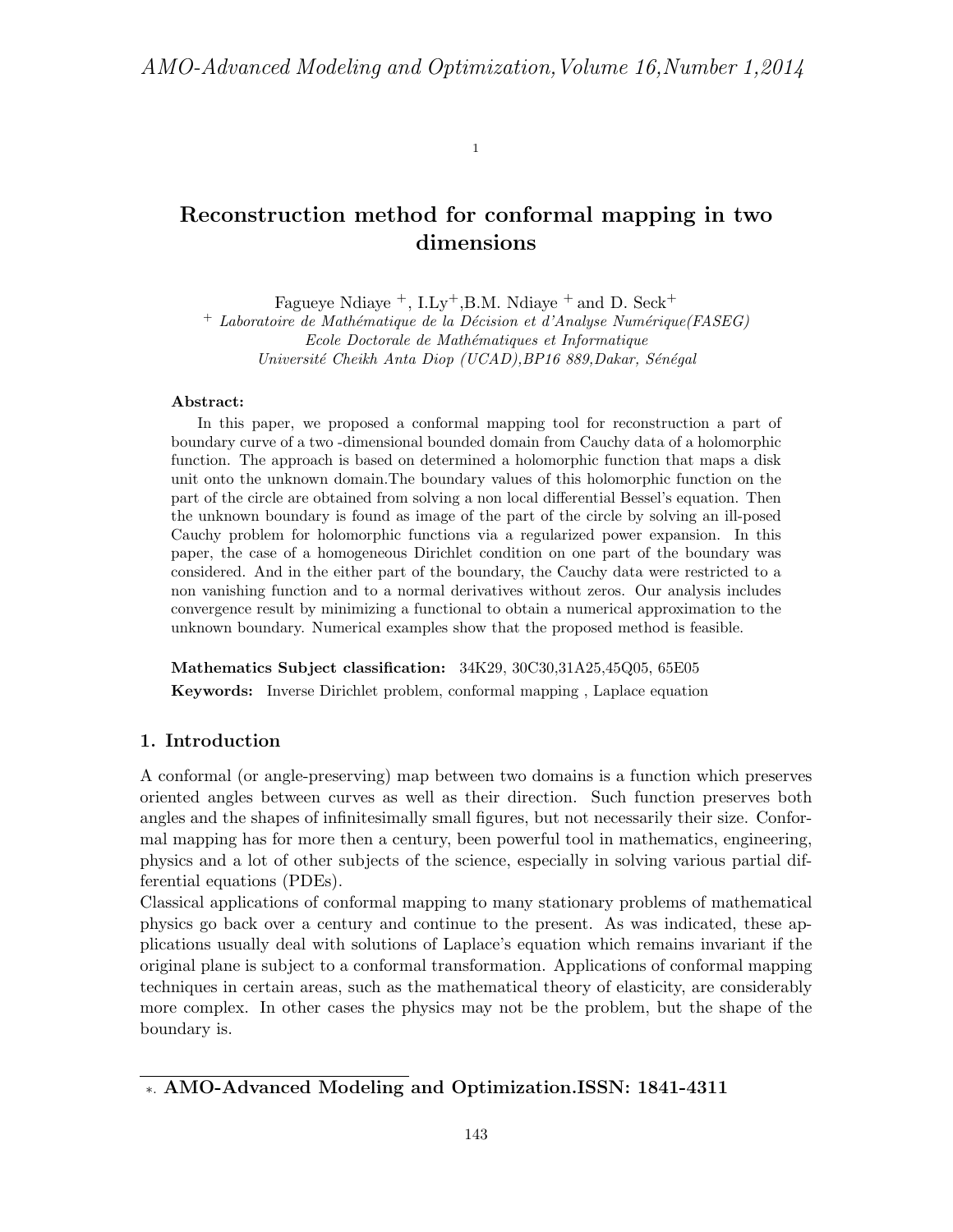There are various classes of conformal mappings that frequently arise in applications. Some of these are: Moebius Transformations see [6], Schwarz-Christoffel Mapping see [7] and Riemann Map see [21].

General methods of approximate conformal map building can be found in survey works by [15], [16] and [25].

One major approach in developing methods for numerical conformal mapping is based on the following interpretation of the Riemann mapping theorem see [21] page 173, there exists a conformal mapping  $\phi: D \longrightarrow \Omega$  with  $\phi(z_0) = 0$  and  $\phi'(z_0) \neq 0$ , where  $z_0 \in D$ , and this function has a power series expansion  $\phi(z) = a_0(z - z_0) + \sum_{n=0}^{\infty} a_n(z - z_0)$  $n=1$  $a_n(z-z_0)^n$ , with  $a_0 \neq 0$  and  $z_0 \in D$ , which converges uniformly in very closed disk which center  $z_0$  and contained in D.

The inverse problems we are concerned with is to determine the unknown part of boundary curve  $\Gamma = \partial \Omega \backslash \Gamma_0$  from the Cauchy data

$$
u = g \text{ on } \Gamma_0 \text{ and } \frac{\partial u}{\partial \nu} = h \text{ on } \Gamma_0 \tag{1}
$$

on  $\Gamma_0$  of a solution  $u \in H^1(\Omega)$  of the Laplace equation

$$
-\Delta u = \lambda u \text{ in } \Omega \tag{2}
$$

satisfying the condition

$$
u = g \quad \text{on} \quad \Gamma \tag{3}
$$

where g is a given positive continuous function prescribed on  $\Gamma_{D_1}$ , h a given definite negative bounded continuous function, the corresponding Neumann data measured on  $\Gamma_0$ and  $\nu$  is outer normal vector unit.

The main purpose of this paper is to present the iterative methods for solving the inverse problem (1)-(2)-(3) via using ideas from conformal mapping as develop over the last decade. For references therein see [9], [15], [16]. In this approach, the reconstruction of the boundary curve  $\Gamma = \partial \Omega \backslash \Gamma_0$  from over determined Cauchy data on the accessible boundary  $\Gamma_0$  is based on a conformal map  $\Phi: D_1 \mapsto \Omega$  that takes the disk  $D_1$  with radius one centered at the origin which boundary  $\Gamma_{D_1} = \Gamma_1 \cup \Gamma_2$  onto  $\Omega$ . The cauchy-Riemann equations provide a nonlinear ordinary differential equations via Bessel equations for the boundary values  $\psi|_{\Gamma_2}$ on this part of circle that can be solved by successive approximations. This is then followed by the solution of a several ill-posed Cauchy problem for the holomorphic function Φ by regularized a power series expansion to retrieve the unknown part of the boundary curve via  $\Phi(\Gamma_1) = \Gamma$ . We present the foundations of this algorithm including a convergence analysis result.

#### 2. Presentation of the conformal mapping method

In the sequel we identify the Euclidian space  $\mathbb{R}^2$  and the complex plane  $\mathbb C$  in the usual way. We introduce the unit disk  $D_1$  centered at zero which boundary  $\Gamma_{D_1}$  is divided by two arcs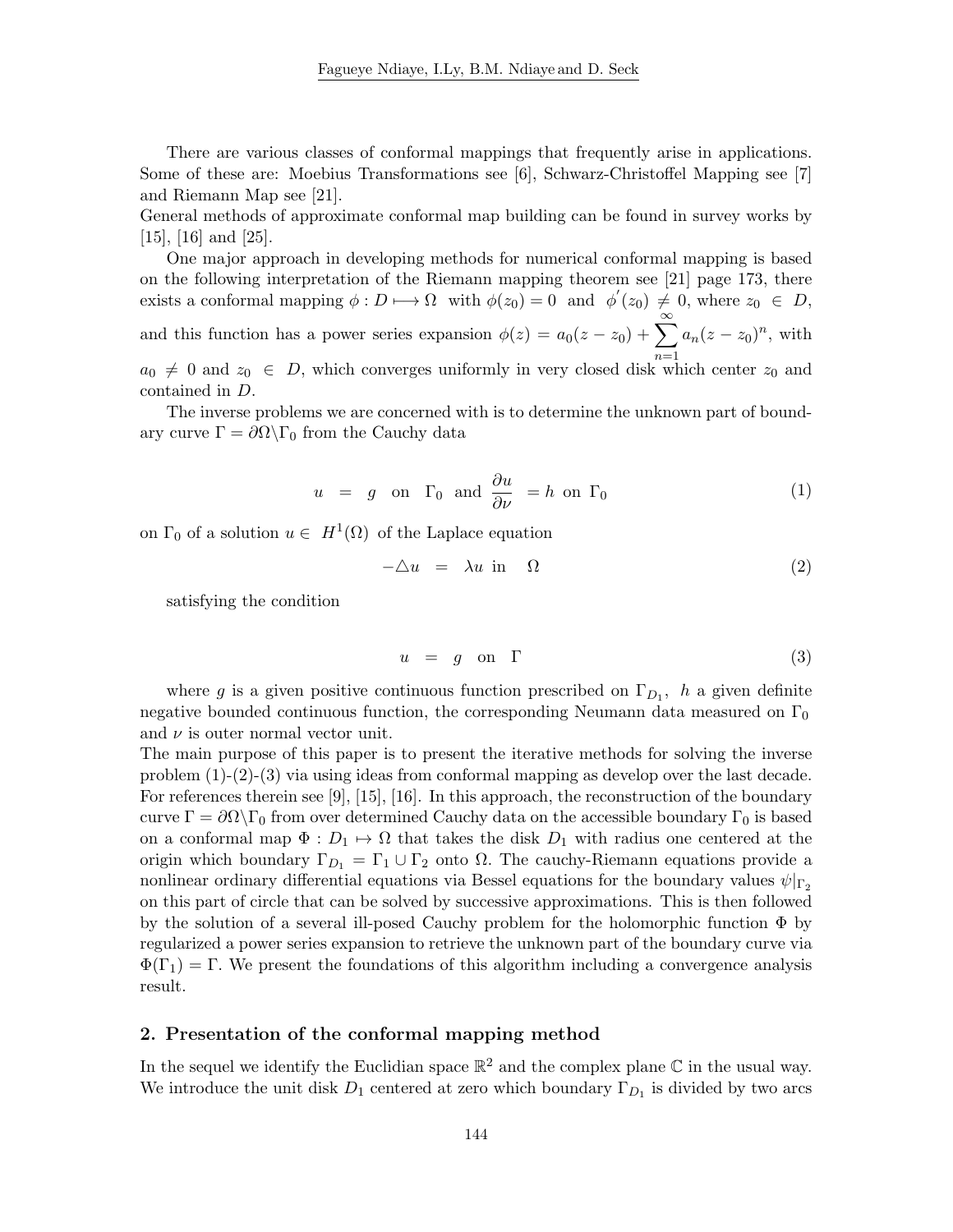$\Gamma_{D_1} = \Gamma_1 \cup \Gamma_2$ . Introduce the notations:

$$
\Gamma_1 = \{e^{i\theta}, \ \theta \in [\alpha \pi, 2\pi], \ 0 < \alpha < 2\}
$$
\n
$$
\Gamma_2 = \{e^{i\theta}, \ \theta \in [0, \alpha \pi], \ 0 < \alpha < 2\}.
$$

We denote by  $\Phi: D_1 \mapsto \Omega$  a bijective holomorphic function that conformally maps  $D_1$  onto  $Ω$  such that  $Γ_2$  and  $Γ_1$  are mapped onto  $Γ_0$  and  $Γ$  respectively. We also parameterize

$$
\Gamma_0 = \{ \gamma(\theta), \ \theta \in [0, \alpha \pi] \}
$$
  

$$
\Gamma = \{ \gamma(\theta), \ \theta \in [\alpha \pi, 2\pi] \}.
$$

by a continuous differentiable  $2\pi$  periodic function  $\gamma : \mathbb{R} \to \mathbb{C}$  with the property that  $\gamma|_{[0,2\pi]}$  is injective. The latter, in particular, implies that  $|\gamma(\theta)|' \neq 0$  for all  $\theta \in [0,2\pi]$ . We can normalize the mapping  $\Phi$  by prescribing  $\Phi(1) = \gamma(0)$ , i.e by relating two points on the outer boundaries  $\Gamma_2$  and  $\Gamma_0$ . Assuming the counter-clockwise orientation, there exists a strictly monotonically bijective boundary correspondence function  $\phi : [0, 2\pi] \mapsto [0, \alpha\pi]$  by setting

$$
\Phi(e^{it}) := \gamma o\phi(t), \ t \in [0, \alpha\pi]
$$

Note that the function  $\phi$  maps arc length  $\Gamma_2$  onto arc length on the data boundary  $\Gamma_0$  of  $\Omega$ and  $\phi$  is define by

$$
\phi(t) = \frac{\alpha \pi}{2\pi} t + \Phi(t)
$$

where  $\Phi$  is a  $2\pi$  periodic function with  $\Phi(0) = 0$ . Clearly, since  $\Gamma_0$ , that is  $\gamma$  is given, knowing the function  $\phi$  is equivalent to knowing of the holomorphic function  $\Phi|_{\Gamma_1}$ . Define the operator

$$
A: H^{\frac{1}{2}}([0, \alpha \pi]) \mapsto H^{-\frac{1}{2}}([0, \alpha \pi])
$$

in the usual trace spaces see [14] that maps the Dirichlet data  $\hat{u}_{r_2}$  on  $\Gamma_2$  in the sense of traces theorem of a harmonic function  $\hat{u} \in H_0^1(D_1)$  with Dirichlet data  $\hat{u}_{r_1} = g$  on  $\Gamma_1$ onto its normal derivative  $\frac{\partial \hat{u}}{\partial n}$  on  $\Gamma_2$ .

For the solution u to the problem (1)-(2)-(3), then  $\hat{u} := u \circ \phi$ , in  $D_1$  is a harmonic function i.e For  $z \in D_1, z = re^{i\theta}, 0 < r < 1$  we have  $\hat{u}(z) = u \circ \Phi(z)$ . We have also  $\Delta \hat{u}(z) =$  $|\Phi'(z)|^2 \Delta u(\Phi(z)) = -\lambda |\Phi'(z)|^2 \hat{u}(z)$  and satisfying the boundary conditions:

- 1. if  $z \in \Gamma_2 \cup \Gamma_1$  then  $z = e^{i\theta}$ ,  $\hat{u}(e^{i\theta}) = u \circ \Phi(e^{i\theta}) = g \circ \Phi(e^{i\theta}) = \hat{g}$ , as we know  $u =$ g on  $\Gamma_0 \cup \Gamma$ .
- 2. Using the Cauchy Riemann equations for  $u$  and  $\hat{u}$  and their harmonic conjugates to derive the nonlocal differential equation. If  $z \in \Gamma_2$ , then  $z = (e^{i\theta})$ ,  $\frac{\partial \hat{u}}{\partial \nu} =$  $\frac{\partial u}{\partial \nu}(\Phi(e^{i\theta}))\Phi'((e^{i\theta}))$

we deduce the following relation

$$
|\Phi'((e^{i\theta}))| = \frac{|\frac{\partial \hat{u}}{\partial \nu}|}{|\frac{\partial u}{\partial \nu}(\Phi(e^{i\theta}))|}
$$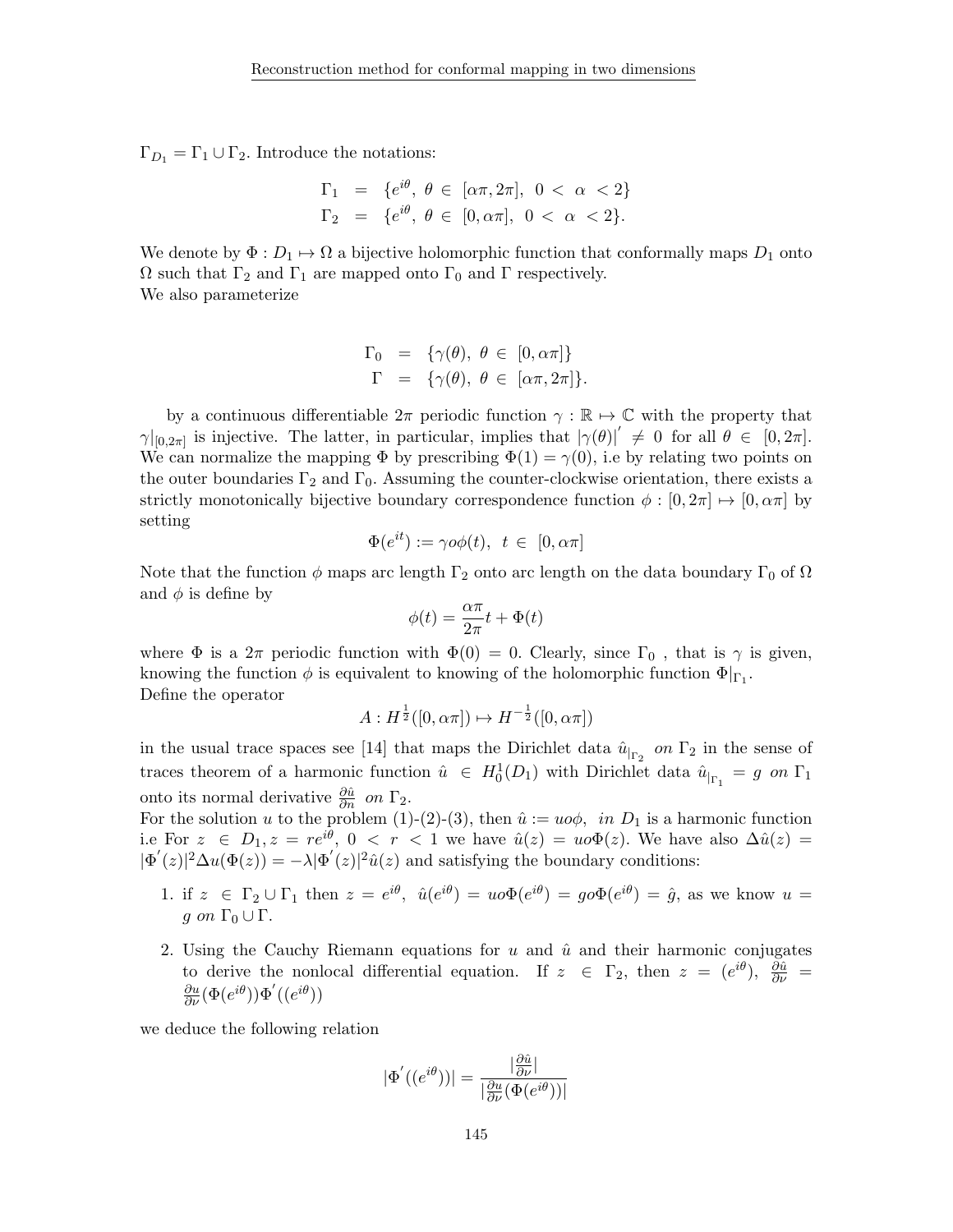We obtain  $\hat{u} \in H_0^1(D_1)$  solution of the following problem

$$
\begin{cases}\n-\Delta \hat{u} = \lambda |\Phi'(z)|^2 \hat{u}(z) & \text{in } D_1 \\
\hat{u} = \hat{g} & \text{on } \Gamma_2 \cup \Gamma_1 \\
\frac{\partial \hat{u}}{\partial \nu} = \frac{\partial u}{\partial \nu} (\Phi(e^{i\theta})) \Phi'( (e^{i\theta})) & \text{on } \Gamma_2,\n\end{cases}
$$
\n(4)

Then, in polar coordinates, the solution  $\hat{u}$  of the Dirichlet problem in the disk  $D_1$  with boundary  $\hat{u} = \hat{g}$  on  $\Gamma_2 \cup \Gamma_1$  is given by the expansion

$$
\hat{u}(r,\theta) = \sum_{k=0}^{+\infty} \hat{u_k}(r)e^{ik\theta}
$$

The expression of  $-\Delta \hat{u}(r, \theta)$  is given by

$$
-\Delta \hat{u}(r,\theta) = -\frac{1}{r}\frac{\partial \hat{u}}{\partial r} - \frac{\partial^2 \hat{u}}{\partial r^2} - \frac{1}{r^2}\frac{\partial^2 \hat{u}^2}{\partial \theta}
$$

$$
= -\hat{u}_k'' - \frac{\hat{u}_k'}{r} + \frac{k^2 \hat{u}_k}{r^2} = \hat{\lambda}\hat{u}_k
$$

Boundaries condition in polar coordinates of the problem (4) are expressed by

$$
\widehat{u}(1,\theta) = \sum_{k=0}^{+\infty} \widehat{g}_k(1)e^{ik\theta} = \widehat{g}(1,\theta)
$$
 on  $\Gamma_2 \cup \Gamma_1$ 

In the sequel, we assume that  $g = 0$  this implies that  $\widehat{u_k}(1) = 0, \forall k \in \mathbb{N}$  on the boundary  $\Gamma_2 \cup \Gamma_1$ .

We denote by  $\hat{u}_k = \hat{u}(r)$  the solution of the following problem

$$
\begin{array}{rcl}\n-\widehat{u}_k'' - \frac{\widehat{u}_k'}{r} + \frac{k^2 \widehat{u}_k}{r^2} & = & \widehat{\lambda} \widehat{u}_k \\
\widehat{u}_k(1) & = & 0 \qquad \forall k, \text{ on } \Gamma_2 \cup \Gamma_1\n\end{array} \tag{5}
$$

The first line of the equation (5) is not properly Bessel equation. To obtain the standard form of Bessel equation, we put  $w = lr$  by taking  $\hat{\lambda} = l^2$ , then we obtain Bessel equation of order k

$$
w^{2}\hat{u}_{k}'' + w\hat{u}_{k}' + (w^{2} - k^{2})\hat{u}_{k} = 0
$$
\n(6)

The equation (6) admits a solution see [23] denoted by

$$
u_k(w) = AJ_k(w) + BY_k(w).
$$

where  $J_k =$  $+ \infty$  $p=0$  $\frac{(-1)^p}{p!(k+p)!}(\frac{x}{2})$  $\frac{x}{2}$ )<sup>2p+k</sup> is the Bessel function of the first kind of order k and  $Y_k = \lim_{m \to k}$  $J_m(x) \cos(m\pi) - J_{-m}(x)$  $\frac{\sin(m\pi)-J_{-m}(x)}{\sin(m\pi)}$  is the Bessel function of the second kind of order k. The asymptotic behavior of  $J_k$  as w goes to zero is  $J_k \simeq 1$ , if  $k = 0$  and  $J_k \simeq$  $w^k$  $\frac{w^k}{2^k n!}$ , *if*,  $k > 0$ . And  $Y_k(w) \simeq \frac{2}{\pi}$  $\frac{2}{\pi} \ln w$ , if  $k = 0$  and  $\frac{-2^k(k-1)!}{\pi} w^{-k}$ , if,  $k > 0$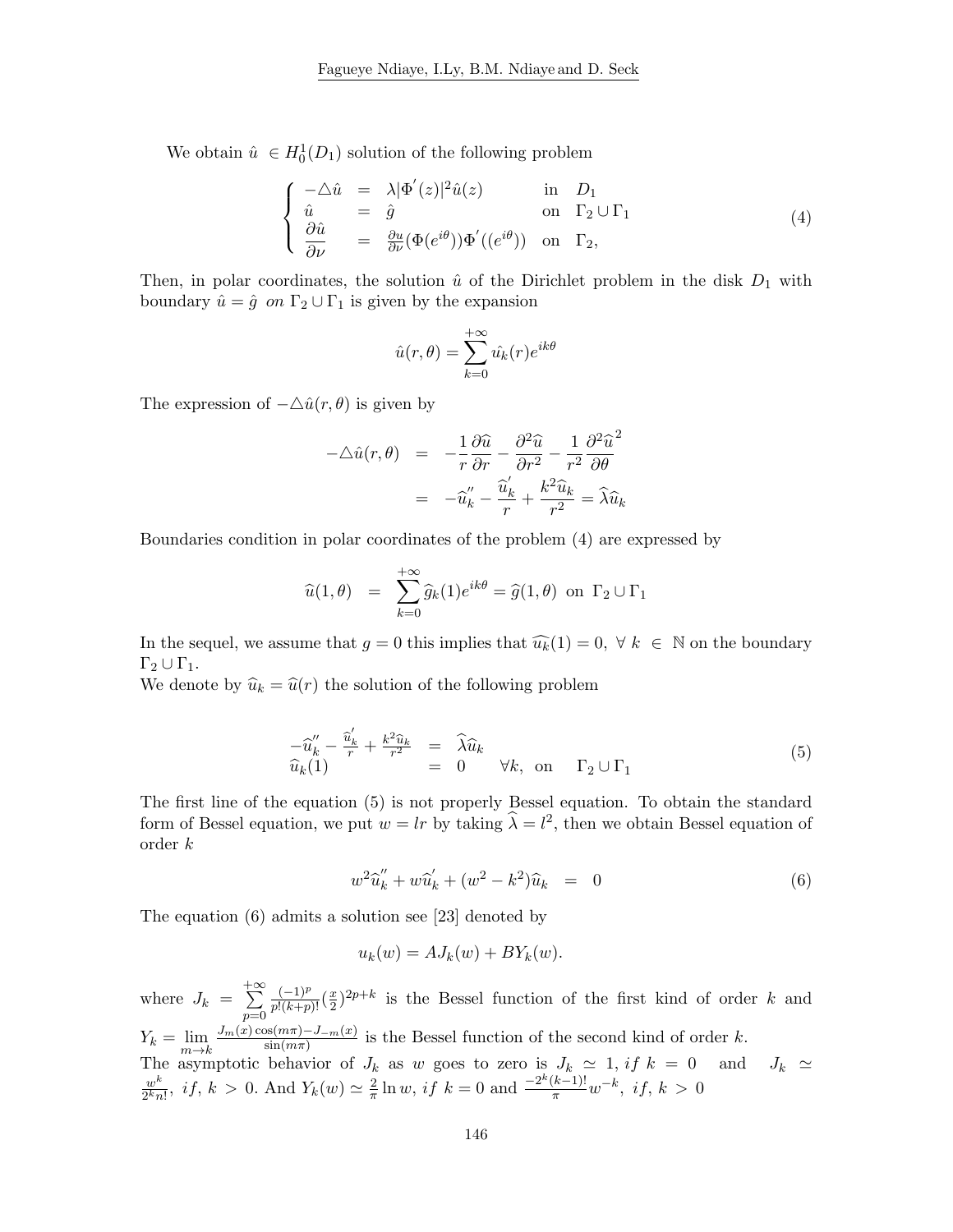Note that the behavior of  $J_k$  and  $Y_k$  appear to be similar to sin w and cos w for large w except that oscillations of  $J_k$  and  $Y_k$  decay to zero, see [23].

Note that  $J_k$  goes to zero as w goes to zero while  $Y_k$  has a logarithmic singularity at zero, and we have necessarily  $B = 0$ , see [23]. The condition  $\hat{u}_k(l) = 0$  on  $\Gamma_2 \cup \Gamma_1$  means that  $J_k(l) = 0$ ,  $\forall k$ , on  $\Gamma_2 \cup \Gamma_1$ . According the eigenvalue  $l_{k_n}$ , we can take  $l_{k_n} = w_{k_n}$ .

The limit condition  $\hat{u}_k(l) = 0$ ,  $\forall k$  on  $\Gamma_2 \cup \Gamma_1$  can be rewritten by  $J_k(l_{kn}) = 0$ ,  $\forall k$ , on  $\Gamma_2 \cup$  $\Gamma_1$ .

We obtain the following problem

$$
\begin{array}{rcl}\n\widehat{u}_{k_n}(r) & = & AJ_k(l_{k_n}r) \\
\widehat{u}_{k_n} & = & 0\n\end{array}\n\quad \forall k, \text{ on } \Gamma_2 \cup \Gamma_1\n\tag{7}
$$

So, we can rewrite the solution to the problem (4), we have

$$
\widehat{u}_{k_n}(r,\theta) = A_{kn} J_k(r l_{k_n}) e^{ik\theta}.
$$

On  $Γ_2$ ,

$$
\frac{\partial \hat{u}}{\partial \nu} = h(\Phi(e^{i\theta}))\Phi'(e^{i\theta}) = \frac{\partial \hat{u}_{k_n}}{\partial r}(1,\theta)
$$
  
Or 
$$
\frac{\partial \hat{u}_{k_n}}{\partial r} = A_{kn}l_{k_n}J'_k(rl_{k_n})e^{ik\theta},
$$
  
we deduce 
$$
\Phi'(e^{i\theta}) = \frac{A_{kn}l_{kn}J'_k(l_{k_n})e^{ik\theta}}{h(\Phi(e^{i\theta}))}
$$

According the above expression, with

$$
J_k(x) = \frac{1}{\pi} \int_0^{\pi} \cos(k\tau - x \sin \tau) d\tau
$$
  

$$
A_{k,n}^2 = \frac{1}{2\pi \int_0^1 J_k^2(l_{k,n}r) r dr}, \ \forall k \ge 0, \ n \ge 1
$$

we use the following result to give an approximate value of  $|\Phi'|$ .

**Proposition 2.1** let's take  $f : [a, b] \to \mathbb{C}$  such that  $\int_a^b f(x)dx < \infty$ . Then

$$
\int_{a}^{b} f(x)dx \simeq (b-a)f(\frac{a+b}{2})
$$

 $\Box$ 

Then we have

$$
J'_{k}(x) \simeq \sin(k\frac{\pi}{2} - x) \text{ and}
$$
  

$$
A_{k,n}^{2} \simeq \frac{2\pi(2n - 1 + k)^{2}}{\pi^{2}(2n - 1 + k)^{2} - 2(1 + (-1)^{k})}, \ \forall k \ge 0, \ n \ge 1
$$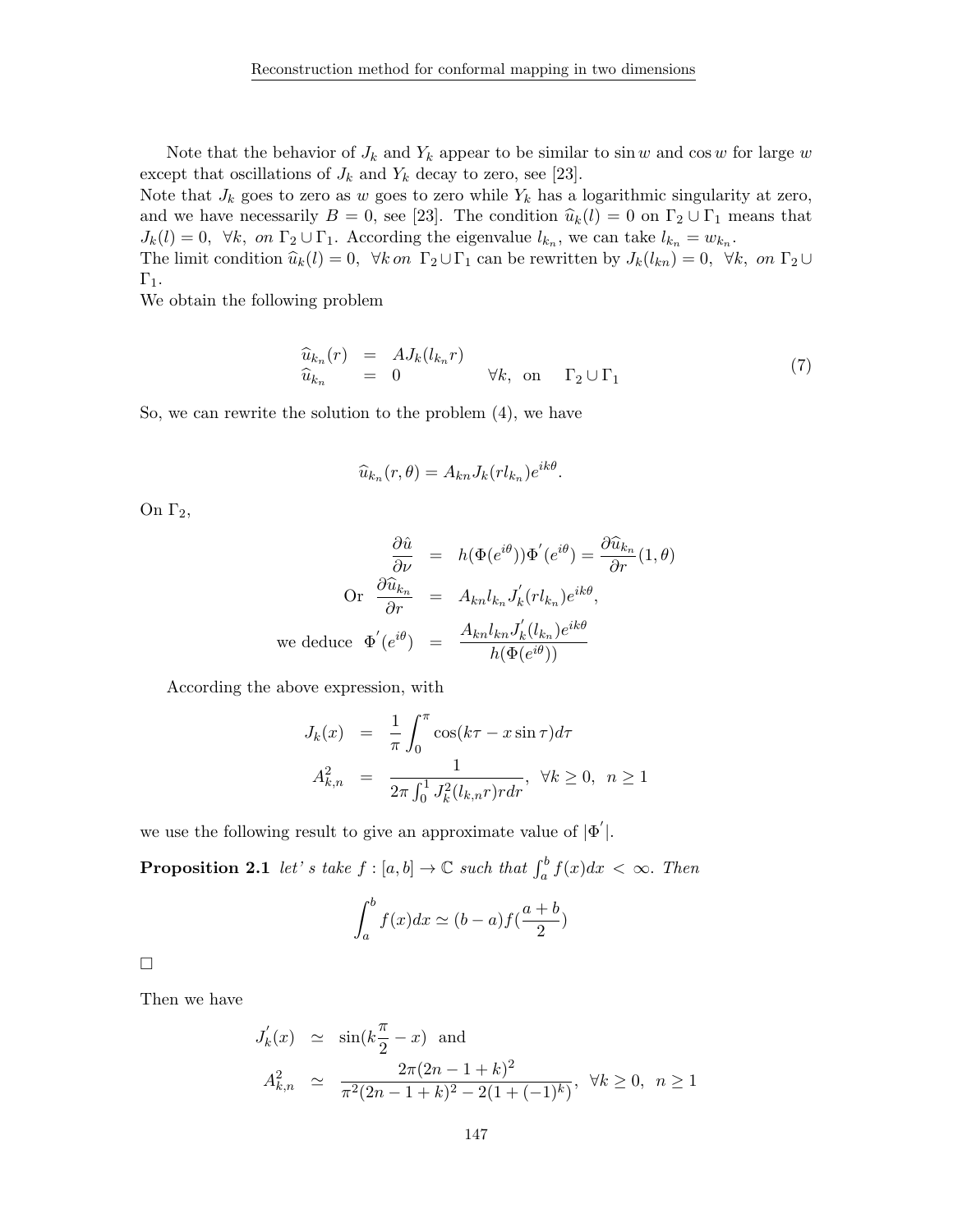We deduce

$$
\Phi'(e^{i\theta}) \quad \simeq \quad \frac{\frac{\frac{9\pi}{2}\sqrt{2\pi}}{\sqrt{9\pi^2 - 4}}}{h(\Phi(e^{i\theta}))} \text{ on } \Gamma_2
$$

Let

$$
C = \frac{\frac{9\pi}{2}\sqrt{2\pi}}{\sqrt{9\pi^2 - 4}}
$$
 (8)

$$
\Leftrightarrow \Phi'(e^{i\theta})h(\Phi(e^{i\theta})) \simeq C \tag{9}
$$

C is a number real et h is a real function then according above expression  $\Phi'(e^{i\theta})$  is a real function.

Therefore  $\Im(\Phi'(e^{i\theta}))=0,$ So

$$
\Phi(e^{i\theta}) = \Re(\Phi(e^{i\theta})) + i\rho \quad \text{with} \quad \rho \quad \text{a constant.} \tag{10}
$$

When  $\Phi$  is known then  $\Gamma$  and u are determined by

$$
u = \hat{u}o\Phi^{-1} \text{ and}
$$
  

$$
\Phi(\Gamma_1) = \Gamma
$$
  

$$
\Phi(\Gamma_2) = \Gamma_0
$$

And inversely, if  $\Omega$ ,  $\Gamma_0$  and u are known then  $\Phi$  will be determined by

$$
\widehat{\Phi}'(e^{i\theta})h(\Phi(e^{i\theta})) = \frac{\partial \widehat{u}}{\partial \nu} \quad \forall \ \theta \in \mathbb{R}
$$

$$
\Phi(\Gamma_2) = \Gamma_0.
$$

Finally, determine  $\Gamma$  and u returns to find the injective conformal mapping  $\Phi$  defined on  $D_1$  such that for all  $\alpha$ ,  $0 < \alpha < 2$ , the following problem

$$
\begin{cases}\n-\Delta \hat{u} &= \hat{\lambda} \hat{u} \text{ in } D_1, \text{ with } \hat{\lambda} = \lambda |\Phi'(z)|^2 \\
\hat{u} &= \hat{g} \text{ on } \Gamma_2 \cup \Gamma_1 \\
\Phi(\Gamma_2) &= \Gamma_0 \\
\Phi'(e^{i\theta})h(\Phi(e^{i\theta})) &= \frac{\partial \hat{u}}{\partial \nu} \text{ on } \Gamma_2\n\end{cases}
$$
\n(11)

has solution.

Apparently, solving the problem (11) may suffer from difficulties arising from the determination of the holomorphic function  $\Phi$ . To try to avoid these difficulties, we can proceed by the minimization of a functional  $J$  defined on a set  $S$  by the least squares method when h given, see([26] and [18]).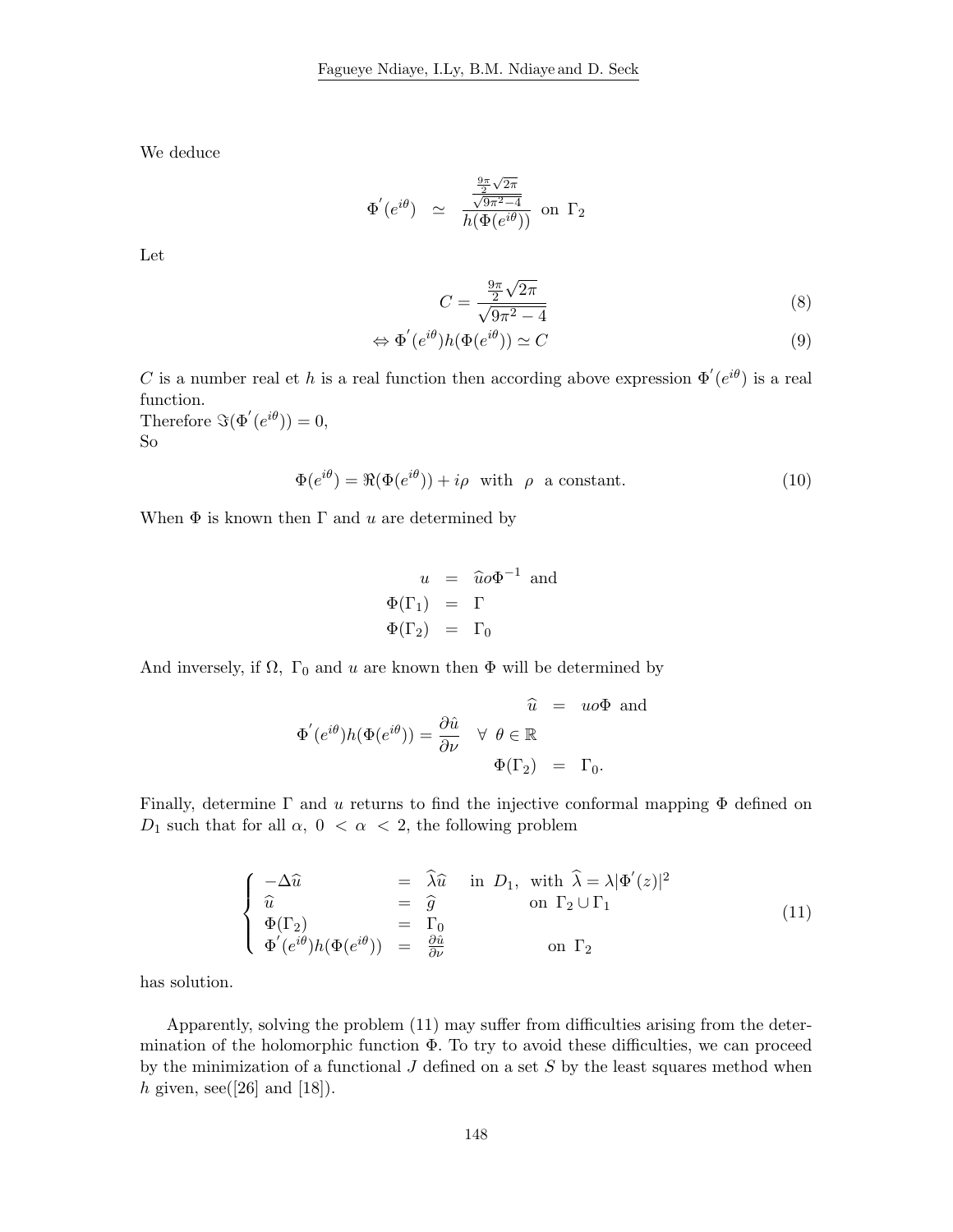The problem consist to find  $\Phi$  such that the problem (11) admits a solution. Let' s take the set

 $S := \{ \Phi \text{ holomorphic on } \overline{D}_1 \text{ bijective such that the problem (11) admits a solution.} \}$ 

Let's take  $\Phi(z) = P(x, y) + iQ(x, y)$ , in polar coordinates  $x = r \cos \theta$  and  $y = r \sin \theta$ , we rewrite  $\Phi(z) = P(r, \theta) + iQ(r, \theta)$ .

But we have

$$
\Phi(z) = \Re(\Phi(z)) + i\rho \text{ on } \Gamma_2, \rho \text{ constant.}
$$

Ask

$$
F(z) = \Re(\Phi(z))
$$

So we have

$$
\Phi(z) = F(z) + i\rho \text{ on } \Gamma_2 \text{ with } \rho \text{ constant.}
$$
\n(12)

So we have

$$
F'(e^{i\theta})ho\Phi(e^{i\theta}) \simeq C \text{ on } \Gamma_2
$$

We can write the functional  $J$  in the following form

$$
J(\Phi) = \int_0^{\alpha \pi} L(|h(\Phi(e^{i\theta}))|^2 |F'(e^{i\theta})|^2 - C^2) d\theta \text{ with } 0 < \alpha < 2
$$

where the function  $L$  is define such that the functional  $J$  is coercive

$$
L: \mathbb{R} \rightarrow \mathbb{R}^{+}
$$

$$
t \rightarrow t^{2}
$$

$$
L(t) = 0 \Leftrightarrow t = 0
$$

L is even function and there exists  $\beta > 0$ :  $L(t) \geq \beta t^2$  for t big enough. We have

$$
J(\Phi) = \int_0^{\alpha \pi} (|h(\Phi(e^{i\theta}))|^2 |F'(e^{i\theta})|^2 - C^2)^2 d\theta \text{ with } 0 < \alpha < 2.
$$

Let ' s take

 $\mathbf{H} := {\Phi \text{ holomorphic on } \overline{D}_1}.$ 

As we know the functional  $J$  is bounded below by zero, therefore reaches its minimum in a  $\Phi^*$  of the set **H**, where  $J(\Phi^*) = 0$ . The existence of such conformal mapping  $\Phi^*$  is due to the origin of the problem. Let 's take  $\Phi$  belonging to **H**, then this function has a power series expansion on  $D_1$ ,

$$
\Phi(z) = \sum_{0}^{+\infty} a_n z^n
$$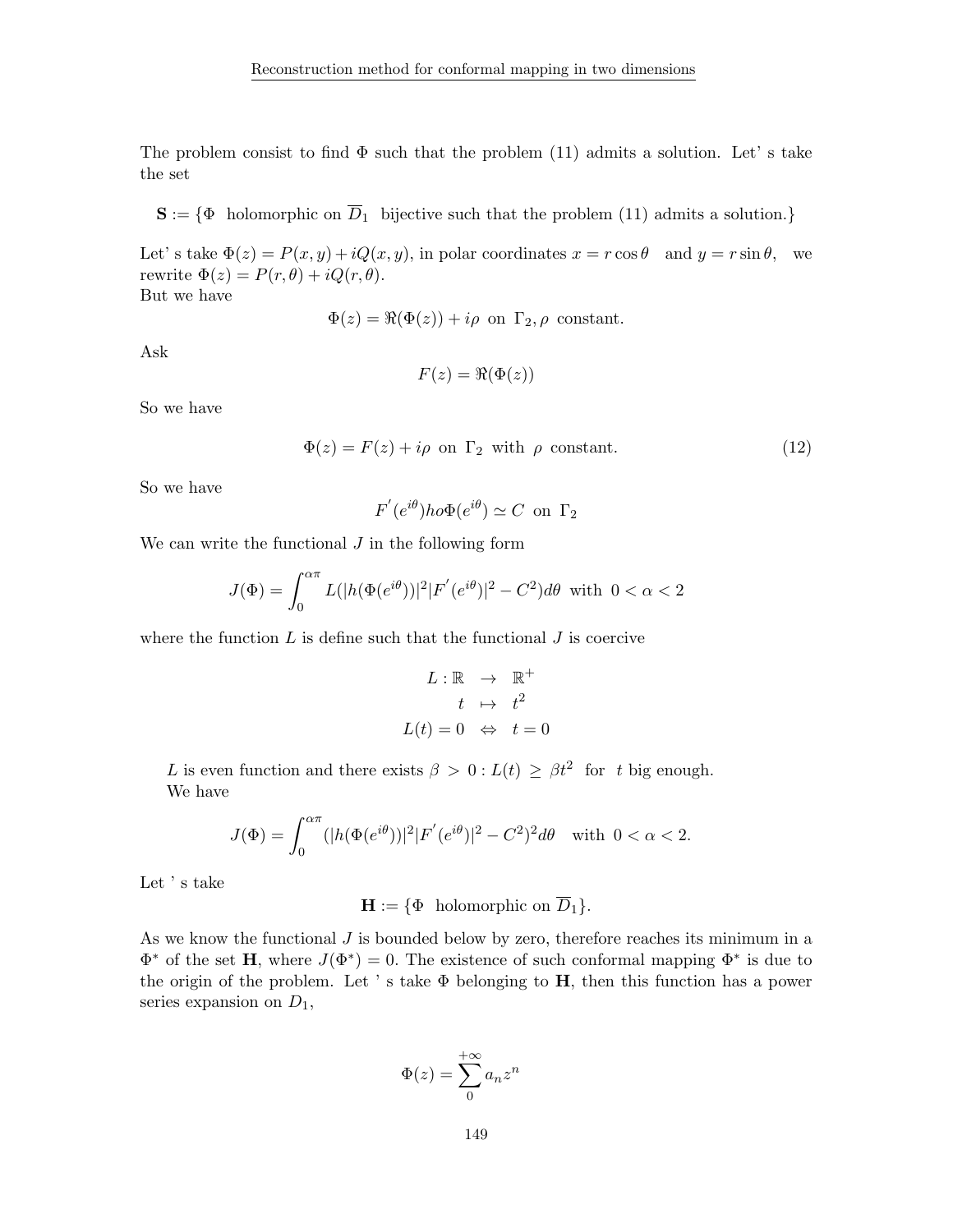where  $a_n = \alpha_n + i\beta_n$  with  $\alpha_n, \beta_n \in \mathbb{R}$  and  $z = re^{i\theta}$  with  $0 < r \leq 1$ . In polar coordinates

$$
F(re^{i\theta}) := \Re(\Phi(z)) = \alpha_0 + \sum_{n=1}^{+\infty} r^n (\alpha_n \cos n\theta - \beta_n \sin n\theta)
$$

and Cauchy conditions imply

$$
\rho := \Im(\Phi(z)) = \beta_0 + \sum_{n=0}^{+\infty} r^n (\alpha_n \sin n\theta + \beta_n \cos n\theta)
$$

### 3. Minimization of the approximate functional

In this section we used a numerical method for building a conformal mapping to solve the problem (11). To do this we are working in finite dimension by introducing the space of trigonometric polynomials. Let' s take

$$
\mathbf{H}_N := \{ \Phi_N \text{ define on } \overline{D}_1 \text{ such that } \Phi_N(z) = \sum_{0}^{N} a_n^N z^n, \text{ where } a_n^N \in \mathbb{C}, N \in \mathbb{N} \}
$$

As we see  $H_N$  being a subset of H, it is a subspace of  $\mathbb{R}^{2N+2}$  Let's take  $\Phi_N(z) = F_N(re^{i\theta}) +$  $i\rho$  where

$$
F_N(re^{i\theta}) = \sum_{n=0}^{N} r^n (\alpha_n \cos n\theta - \beta_n \sin n\theta)
$$
 and  

$$
\rho = \sum_{n=0}^{N} r^n (\alpha_n \sin n\theta + \beta_n \cos n\theta)
$$

In polar coordinates, we obtain

$$
\Phi'_N(re^{i\theta}) = \frac{\partial}{\partial x}P_N - i\frac{\partial}{\partial y}P_N
$$
  
=  $(\cos\theta\frac{\partial}{\partial r}P_N - \frac{\sin\theta}{r}\frac{\partial}{\partial \theta}P_N) - i(\sin\theta\frac{\partial}{\partial r}P_N + \frac{\cos\theta}{r}\frac{\partial}{\partial \theta}P_N)$ 

By developing and considering  $\Phi_N(re^{i\theta}) = F_N(re^{i\theta}) + i\rho$ , we have the following expression

$$
F'_N(re^{i\theta}) = \sum_{n=0}^N nr^{n-1}(\alpha_n\cos(n-1)\theta - \beta_n\sin(n-1)\theta)
$$

We deduce that minimize J on  $\mathbf{H}_N$  is equivalent to minimize the functional J on  $\mathbb{R}^{2N+2}$ . Then the functional  $J$  is defined by

$$
J: \mathbb{R}^{2N+2} \rightarrow \mathbb{R}
$$
  

$$
\overrightarrow{X} \mapsto J(\Phi_N)
$$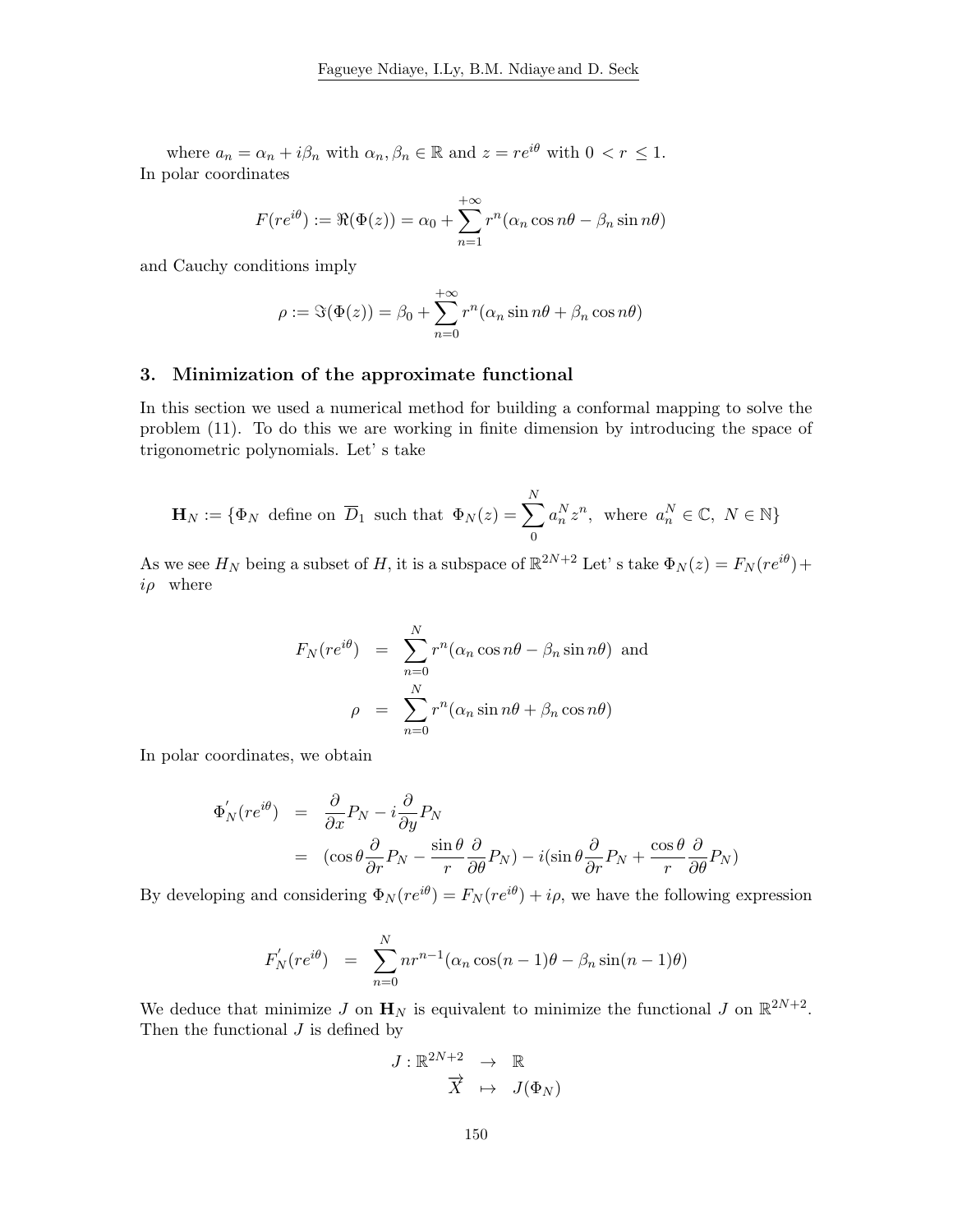where  $\overrightarrow{X} = (\alpha_0, \alpha_1, ..., \alpha_N, \beta_0, \beta_1, ..., \beta_N)$  and

$$
J(\overrightarrow{X}) = \int_0^{\alpha \pi} (|h(\Phi_N(e^{i\theta}))|^2 |F'_N(e^{i\theta})|^2 - C^2)^2 d\theta.
$$

The function  $\Phi_N$  is determined if only if the coordinates of the vector  $\overrightarrow{X}$  are known. We have the following result.

**Proposition 3.1** The functional  $J(\vec{X})$  admits at least a local minimum in  $\mathbb{R}^{2N+2}$ , moreover  $J'(\overrightarrow{X})=0$ 

**Preuve de la proposition 3.1** we remark that if  $|\overrightarrow{X}|_2$  goes to  $+\infty$  then  $(F_N')^2(e^{i\theta})$  goes to  $+\infty$  then  $(\Phi_N^{\overline{I}})^2(e^{i\theta})$  goes to  $+\infty$ .

h definite bounded continuous function and C constant then  $|h(\Phi_N(e^{i\theta})|^2|F_N'(e^{i\theta})|^2 - C^2)$ goes to  $+\infty$  when  $|\vec{X}|_2$  goes to  $+\infty$ . This implies that lim  $\lim_{\substack{\longleftarrow \\ ||X||_2\to +\infty}} J(\overline{X}) = +\infty.$ 

According the definition of the function L, the functional J is continue on  $\mathbb{R}^{2N+2}$ , positive then bounded below by zero. Let's take  $m = \frac{1}{\vec{X}} \in \mathbb{R}^{2N+2}$  then there exists a minimizing sequence  $(\overrightarrow{X}_k)$  of  $\mathbb{R}^{2N+2}$  such that  $\lim_{k\to+\infty} J(\overrightarrow{X}_k) = m$ . The sequence  $(\overrightarrow{X}_k)_{k\in\mathbb{N}}$  is bounded if not for all  $A > 0$  there exists  $k' \in \mathbb{N}$  such that for all  $k \geq k'$  we get  $||\overrightarrow{X}_k|| > A$  either  $\lim_{f \to K} J(\vec{X}_k) = +\infty \quad \text{then } m = +\infty \quad \text{contradiction. Then there exists a subsequence}$  $\|\overrightarrow{X}_k\|_2\rightarrow +\infty$  $(\overrightarrow{X}_{k_i})_{k_i}$  converges weakly on  $\overrightarrow{X} \in \mathbb{R}^{2N+2}$ . In finite dimension this convergence is strong. Let ' take  $k = k_i$  then  $J(\overline{X}_k)$  converges on  $J(\overline{X})$ , we deduce that  $J(\overline{X}) = m$ . As the functional J is differentiable on the open  $\mathbb{R}^{2N+2}$ , then  $J'(\overline{X}) = 0$ .

We assume that  $\Phi_N(z)$  be a solution to the problem  $\overrightarrow{X}_{\in \mathbb{R}^{2N+2}} J(\overrightarrow{X})$ , on  $\mathbf{H}_N$ . Our difficulty is to show that the sequence  $(\Phi_N)_N$  converges to  $\Phi^*$ , where  $\Phi^*$  is solution to the problem min  $J(\Phi)$ , or converges at least to  $\Phi_0$  such that  $J'(\Phi_0) = 0$ , that is a solution to Φ∈H the minimization problem on H.

#### 4. Convergence results

We assume that  $\Phi(e^{i\theta})$  et  $F'(e^{i\theta})$  exist such that the functional J is well posed. We have the following proposition.

**Proposition 4.1** Let's take  $\Phi \in H$ . We assume that:

1.  $\Phi$  is a diffeomorphism and  $C^2$  class, define on  $D_1 \to \Omega$ .

2.  $\Gamma_{D_1}$  is **Jordan** curve

3. For  $n > 0$   $a_n = o(\frac{1}{n^3})$  where  $a_n$  is the nth coefficient of power expansion of  $\Phi$ 

Then  $\Phi^N$  converges uniformly to  $\Phi^*$  on  $\overline{D}_1$  where  $\Phi^N$  is the regularization by truncating  $\Phi^*$  that is  $\Phi^N(z) = \sum^N$  $\boldsymbol{0}$  $a_n^* z^n$  and  $\Phi^*(z) =$  $\sum_{i=1}^{+\infty}$ 0  $a_n^* z^n$  for all  $z \in D_1$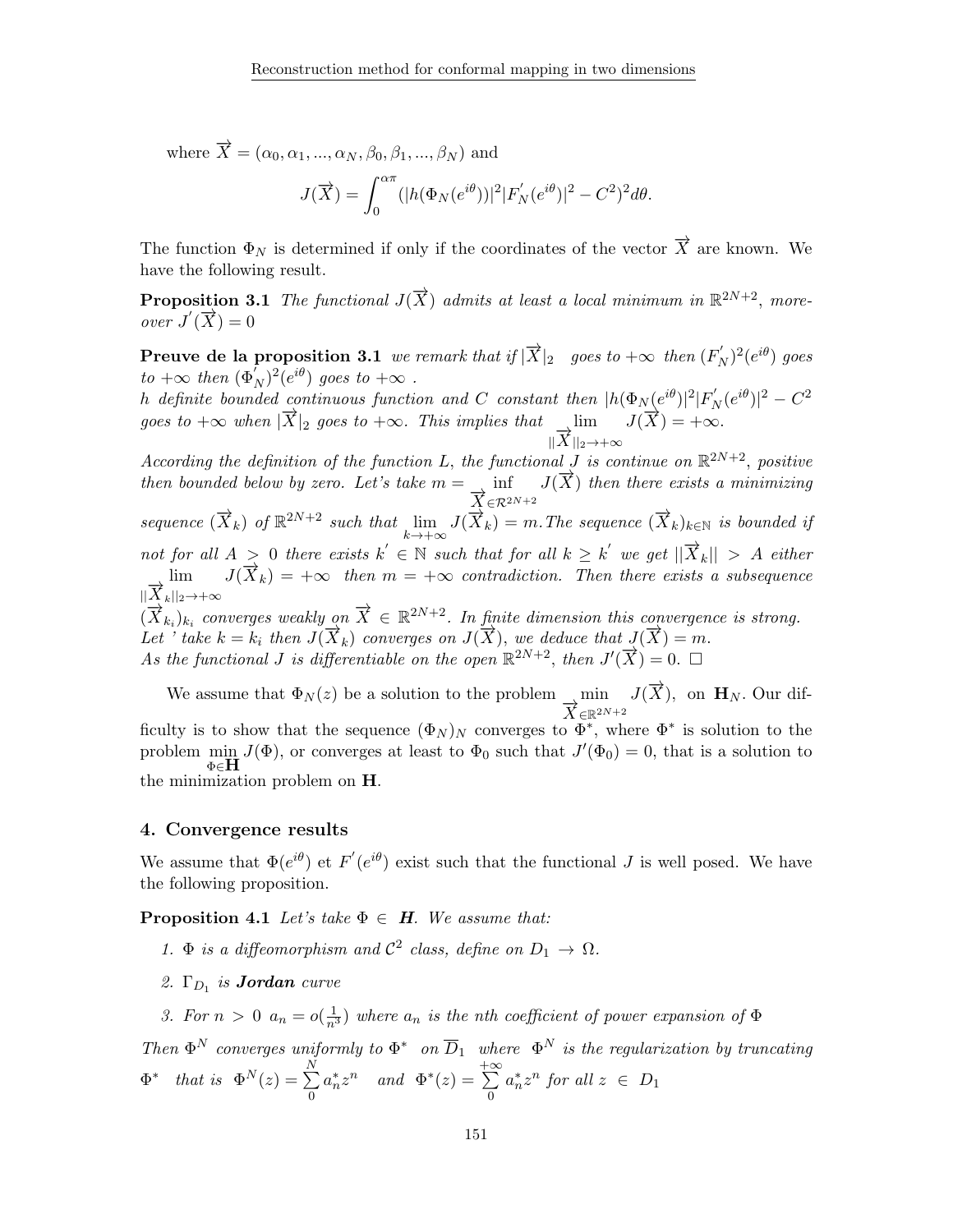For the two first hypothesis see [17].

Preuve de la proposition 4.1 We have

$$
|\Phi^{N}(z) - \Phi^{*}(z)| = |\sum_{0}^{N} a_{n}^{*} z^{n} - \sum_{0}^{+\infty} a_{n}^{*} z^{n}|
$$
  

$$
\leq \sum_{n \geq N+1} |a_{n}^{*}| |z^{n}|
$$
  

$$
\leq \sum_{n \geq N+1} |a_{n}^{*}|
$$

By hypothesis  $a_n^* = o(\frac{1}{n^3})$ , then the term  $\sum_{n \ge N+1}$  $|a_n^*|$  is bounded above by  $c \sum$  $n \geq N+1$  $\left|\frac{1}{n^3}\right|$ , where c, a constant not depends to N. The series  $\Sigma$  $n\overline{\in}\mathbb{N}$  $rac{1}{n^3}$  converges, then  $\lim_{n \to +\infty} \sum_{n>N}$  $n \geq N+1$  $\frac{1}{n^3} = 0$ Then the series  $(\Phi^N(z), a_n^*)$  converge normally  $\Phi^*$  then uniformly to  $\Phi^*$  on  $\overline{D}_1$ .  $\Box$ 

We have the following result:

**Proposition 4.2**  $J(\Phi^N)$  converges to  $J(\Phi^*)$  when N goes to  $+\infty$  and  $\lim_{N\to+\infty} J(\Phi_N) =$ 0.

Preuve de la proposition 4.2 let's take

$$
J(\Phi^{N}) = \int_{0}^{\alpha \pi} L(|h(\Phi^{N}(e^{i\theta}))|^{2} |(F^{N})'(e^{i\theta})|^{2} - C^{2}) d\theta.
$$

On  $\Gamma_2$ ,  $(\Phi^N)$  converges uniformly to  $\Phi^*$  when N goes to  $+\infty$ . The real part  $\Re\Phi$  and the imaginary part  $\Im\Phi$  are continuous functions then  $\Re\Phi^N$ ,  $\Im\Phi^N$ converges respectively uniformly to  $\Re \Phi^* = F^*$ ,  $\Im \Phi^*$  when N goes to infinity. We also have, in one part

$$
\begin{aligned} | (F^N)' (e^{i\theta}) - (F^*)' (e^{i\theta}) | &= | (\sum_{0}^{N} a_n^* e^{in\theta})' - (\sum_{1}^{+\infty} a_n^* e^{in\theta})' | \\ &\leq \sum_{n \geq N+1} n |a_n^*| |e^{i(n-1)\theta}| \leq \sum_{n \geq N+1} n |a_n^*| \\ &\leq \sum_{n \geq N+1} n \frac{1}{n^3} \end{aligned}
$$

Then  $(F^N)'$  converges uniformly to  $(F^*)'$ .

In either part, the function L being continuous on the compact set  $[0; \alpha \pi]$  of  $\mathbb{R}$ , then

$$
\lim_{N \to +\infty} \int_0^{\alpha \pi} L(|h(\Phi^N(e^{i\theta}))|^2 |(F^N)'(e^{i\theta})|^2 - C^2) d\theta = \int_0^{\alpha \pi} L(|h(\Phi^*(e^{i\theta}))|^2 |(F^*)'(e^{i\theta})|^2 - C^2) d\theta \tag{13}
$$

The relation (13) implies that  $J(\Phi^N)$  goes to  $J(\Phi^*)$ . As  $\Phi^N \in H_N$ , then  $J(\Phi^N) \geq$  $\min_{\lambda \in \mathbb{R}^N} J(\overrightarrow{X}) = J(\Phi_N), \text{ or } J(\Phi_N) \geq 0 \text{ et } \lim_{N \to +\infty} J(\Phi^N) = J(\Phi^*) = 0, \text{ then we get } \lim_{N \to +\infty} J(\overline{\Phi}_N) =$  $\overrightarrow{X}_{\in \mathbb{R}^{2N}}$  $0 \Box$ .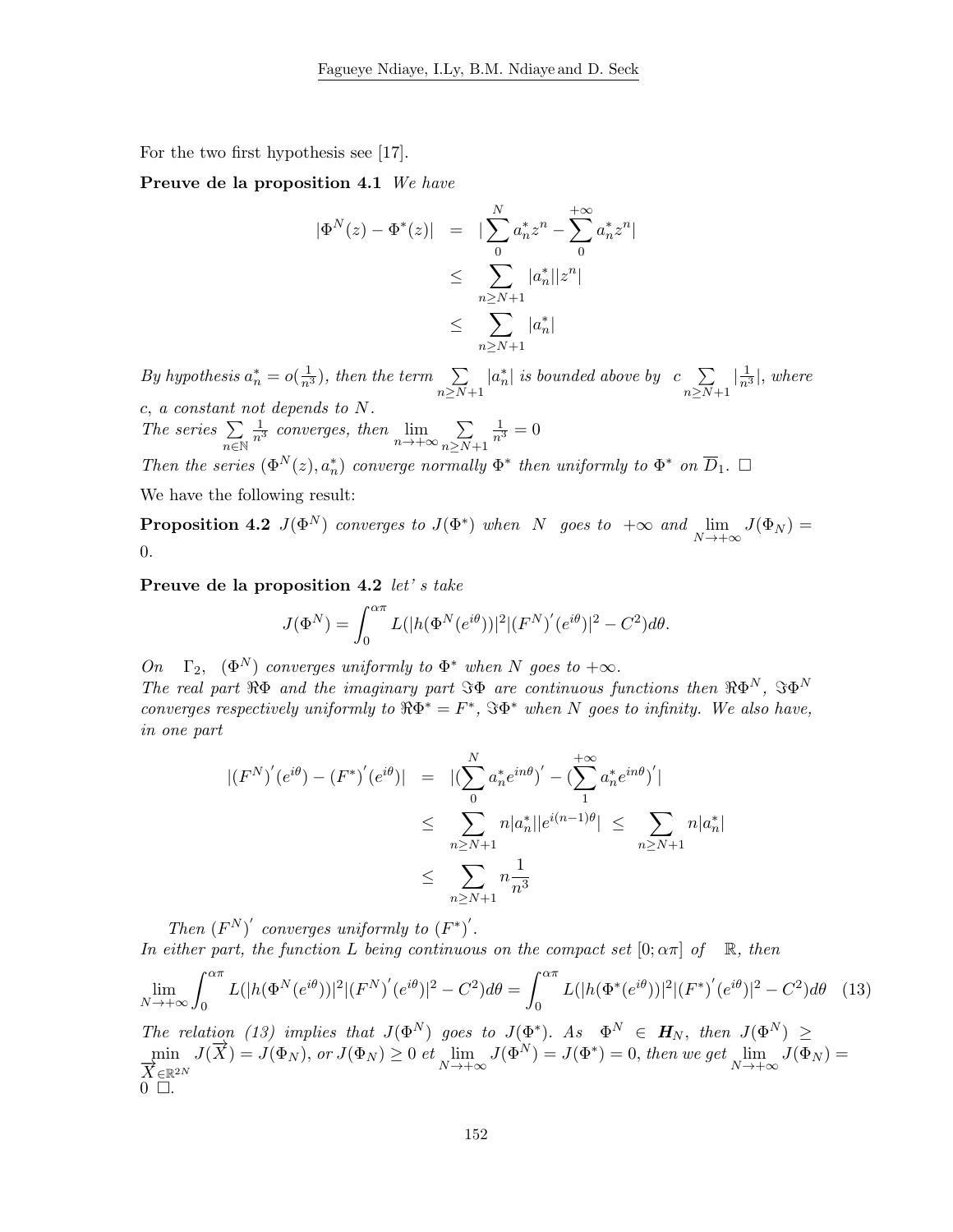We have the following proposition.

- **Proposition 4.3** 1. there exists a subsequence  $(\Phi_{N_k})_{N_k}$  de  $(\Phi_N)_N$  and  $\Phi_0$  such tha  $\Phi_{N_k}$ uniformly converges to  $\Phi_0$  on all compact set of  $D_1$ .
	- 2. there exists  $\Phi_2 \in L^2(\Gamma_2)$  such that  $\Phi_{N_k}$  weakly converges to  $\Phi_2$  in  $H^1(\Gamma_2)$
	- 3. there exists  $\Phi_1 \in L^2(\Gamma_1)$  such that  $\Phi_{N_k}$  weakly converges to  $\Phi_1$  in  $L^2(\Gamma_1)$

4.

$$
\Phi_0(z) = \frac{1}{2i\pi} \int_{\Gamma_2} \frac{\Phi_2(\xi)}{(\xi - z)} d\xi + \frac{1}{2i\pi} \int_{\Gamma_1} \frac{\Phi_1(\xi)}{(\xi - z)} d\xi, \ \forall z \in D_1.
$$

 $\Phi_0$  has a power series expansion on  $D_1$ 

$$
\Phi_0(z) = \sum_{n=0}^{+\infty} a_n z^n, \text{ where } a_n = \frac{1}{2i\pi} \left( \int_{\Gamma_2} \frac{\Phi_2(\xi)}{\xi^{n+1}} d\xi + \int_{\Gamma_1} \frac{\Phi_1(\xi)}{\xi^{n+1}} d\xi \right), \quad n \in \mathbb{N}
$$

**Preuve de la proposition 4.3** 1. Show that the sequence  $(\Phi_N)_N$  is bounded in  $L^2(\Gamma_1)$ and  $H^1(\Gamma_2)$ .

We know that  $J(\Phi^N) \geq J(\Phi_N) \geq 0$ ,  $\lim_{N \to +\infty} J(\Phi^N) = 0$  and  $\lim_{N \to +\infty} J(\Phi_N) = 0.$ Then we have  $\lim_{N \to +\infty} \int_0^{\alpha \pi} L(|h(\Phi_N(e^{i\theta}))|^2 |(F_N)'(e^{i\theta})|^2 - C^2) d\theta = 0.$ by hypothesis on the function L,  $L(t) \geq \beta t^2$ , we get:  $(|h(\Phi_N(e^{i\theta}))|^2|F_N'(e^{i\theta})|^2-C^2)^2$  is bounded for all N. Then there exists  $M > 0$ :  $\int_0^{\alpha \pi} |(F_N)'(e^{i\theta})|^2 d\theta \leq M$  because h is continuous bounded and,  $C^2$  is a constant value and the function to  $(e^{i\theta})$  associates  $C^2$  is continuous on

 $\Gamma_2$ . By the **Parseval** formula, we have

$$
\int_0^{\alpha \pi} |F_N'(e^{i\theta})|^2 d\theta = \int_0^{\alpha \pi} F_N'(e^{i\theta}) \overline{F_N'(e^{i\theta})} d\theta \tag{14}
$$

We deduce by the **Parseval** formula

$$
\int_0^{\alpha \pi} |(F_N)'(e^{i\theta})|^2 d\theta = \alpha \pi (\sum_0^N n^2 |a_n^N|^2) \le M, \ \forall N
$$

$$
\int_0^{\alpha \pi} |\Phi_N(e^{i\theta})|^2 d\theta = \int_0^{\alpha \pi} \Phi_N(e^{i\theta}) \overline{\Phi_N(e^{i\theta})} d\theta
$$

We also have by the same formula

$$
\int_0^{\alpha \pi} |(\Phi_N)(e^{i\theta})|^2 d\theta = \alpha \pi (\sum_0^N |a_n^N|^2) \leq M, \ \forall N.
$$

As  $\Phi'_N = F'_N$  and  $\Phi_N$  are bounded in  $L^2(\Gamma_2)$ , this implies that  $(\Phi_N)_{N \in \mathbb{N}}$  is also bounded in  $H^1(\Gamma_2)$ . We also can prove that  $(\Phi_N)_{N \in \mathbb{N}}$  is bounded in  $L^2(\Gamma_1)$ .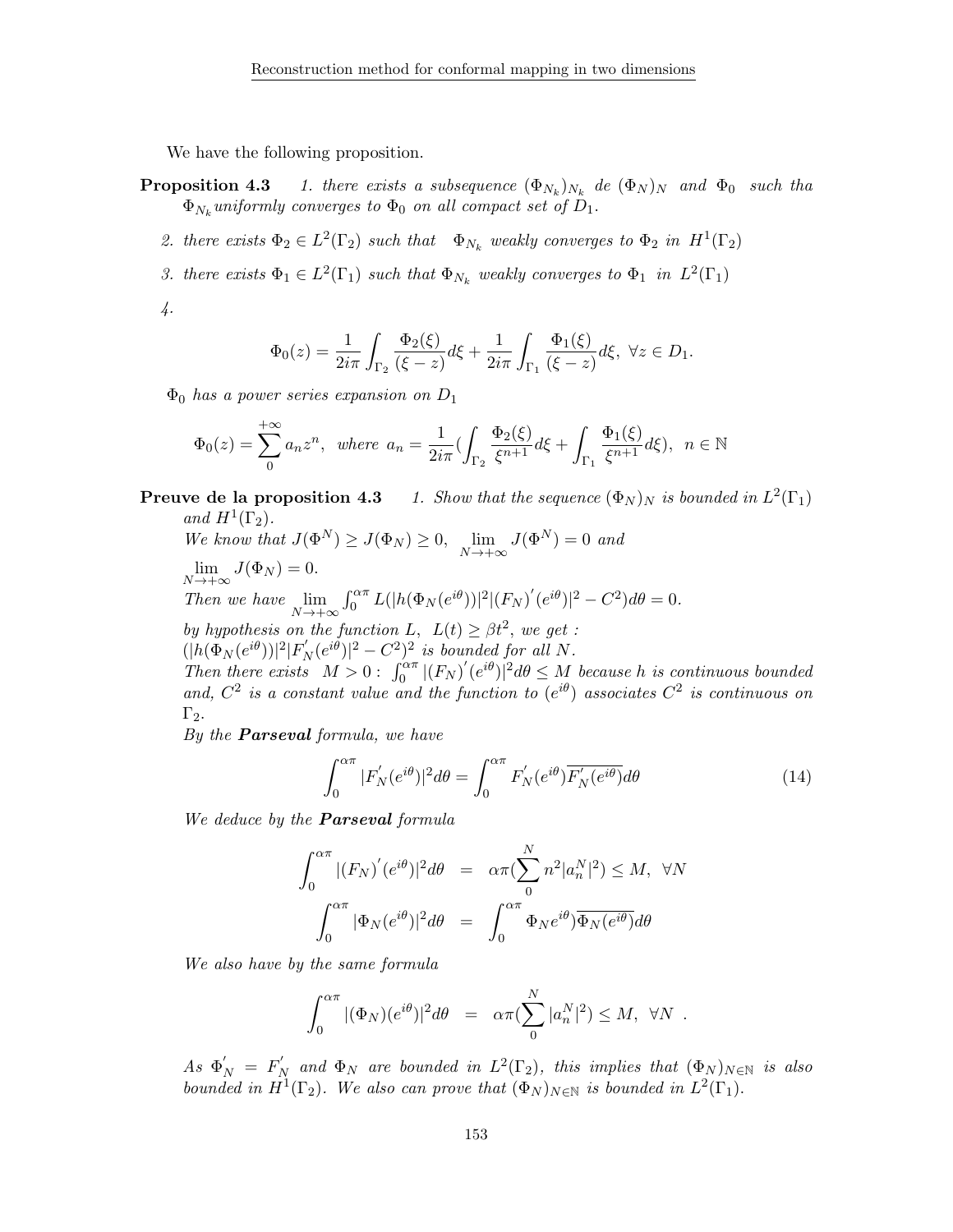$\dim(\Gamma_2) = 1$  then the injection of  $H^1(\Gamma_2)$  is compact in  $C(\Gamma_2)$ . Then  $(\Phi_N)_{N \in \mathbb{N}}$  is uniformly bounded for all  $\theta \in [0; 2\pi]$ .

 $(\Phi_N)_{N \in \mathbb{N}}$  is bounded in  $H^1(\Gamma_2)$  and in  $L^2(\Gamma_1)$ ; the Hilbert's spaces are reflexive then there exist  $\Phi_2 \in H^1(\Gamma_2)$ ,  $\Phi_1 \in L^2(\Gamma_1)$  and  $N_k \in \mathbb{N}$  such that  $\Phi_{N_k}$  weakly converges to  $\Phi_2$  in  $H^1(\Gamma_2)$  and  $\Phi_{N_k}$  weakly converges to  $\Phi_1$  in  $L^2(\Gamma_1)$ .

2. Now show that the uniform convergence of a subsequence  $(F_{N_{k'}})_{N_{k'}}$  on all compact set on  $D_1$ .

Let' s take  $z \in D_1$ ,  $\Phi_N(z)$  is holomorphic function on  $D_1$ . According to **Cauchy** formula, we have

$$
\Phi_N(z) = \frac{1}{2i\pi} \int_{\Gamma_{D_1}} \frac{\Phi_N(\xi)}{\xi - z} d\xi
$$
  
= 
$$
\frac{1}{2i\pi} \left( \int_{\Gamma_2} \frac{\Phi_N(\xi)}{\xi - z} d\xi + \int_{\Gamma_1} \frac{\Phi_N(\xi)}{\xi - z} d\xi \right),
$$

By **Cauchy-Schwarz** inequality :

$$
|\Phi_N(z)| = |\frac{1}{2i\pi} \int_{\Gamma_{D_1}} \frac{\Phi_N(\xi)}{\xi - z} d\xi| = |\frac{1}{2i\pi} (\int_{\Gamma_2} \frac{\Phi_N(\xi)}{\xi - z} d\xi + \int_{\Gamma_1} \frac{\Phi_N(\xi)}{\xi - z} d\xi)|
$$
  

$$
\leq \frac{1}{2\pi} (\int_{\Gamma_2} \frac{1}{|\xi - z|^2} d|\xi|)^{\frac{1}{2}} |\Phi_N|_{L^2(\Gamma_2)} + \frac{1}{2\pi} (\int_{\Gamma_1} \frac{1}{|\xi - z|^2} d|\xi|)^{\frac{1}{2}} |\Phi_N|_{L^2(\Gamma_1)}
$$

where

$$
(\int_{\Gamma_2}\frac{1}{|\xi-z|^2}d|\xi|)\;\; and \;\;(\int_{\Gamma_1}\frac{1}{|\xi-z|^2}d|\xi|)
$$

are two finite quantities and bounded by some constant  $C_0$  depending on z. As we know  $(\Phi_N)_N$  is bounded in  $L^2(\Gamma_1)$ ,  $H^1(\Gamma_2)$ , then  $|\Phi_N| \leq C_0(M+M_1)$ . We deduce that  $(\Phi_N)_N$  is bounded on all compact set of  $D_1$ . According the **Montel** theorem see  $($  [5]):

there exists  $N_{k'}$  and  $\Phi_0$  such that  $\Phi_{N_{k'}}$  uniformly converges to  $\Phi_0$  on all compact set of  $D_1$ . Further we see that  $\Phi_0$  is a holomorphic function on  $D_1$ . Taking  $N_{k_i} = \sup(N_k, N_{k'})$  which denoted by  $N_k$  we have :

 $(\Phi_{N_k})$  uniformly converges to  $\Phi_0$  on all compact set of  $D_1$ .  $(\Phi_{N_k})$  weakly converges to  $\Phi_2$  in  $H^1(\Gamma_2)$ .  $(\Phi_{N_k})$  weakly converges to  $\Phi_1$  in  $L^2(\Gamma_1)$ .

 $As \frac{1}{\xi-z} \in L^2(\Gamma_1) \cup L^2(\Gamma_2), \ z \in D_1$ , according to **Rellich** theorem  $(\Phi_{N_k})$  strongly converges to

$$
\frac{1}{2i\pi}\int_{\Gamma_2}\frac{\Phi_2(\xi)}{(\xi-z)}d\xi+\frac{1}{2i\pi}\int_{\Gamma_1}\frac{\Phi_1(\xi)}{(\xi-z)}d\xi.
$$

We deduce

$$
\Phi_0(z) = \frac{1}{2i\pi} \int_{\Gamma_2} \frac{\Phi_2(\xi)}{(\xi - z)} d\xi + \frac{1}{2i\pi} \int_{\Gamma_1} \frac{\Phi_1(\xi)}{(\xi - z)} d\xi \,\,\forall z \in D_1.
$$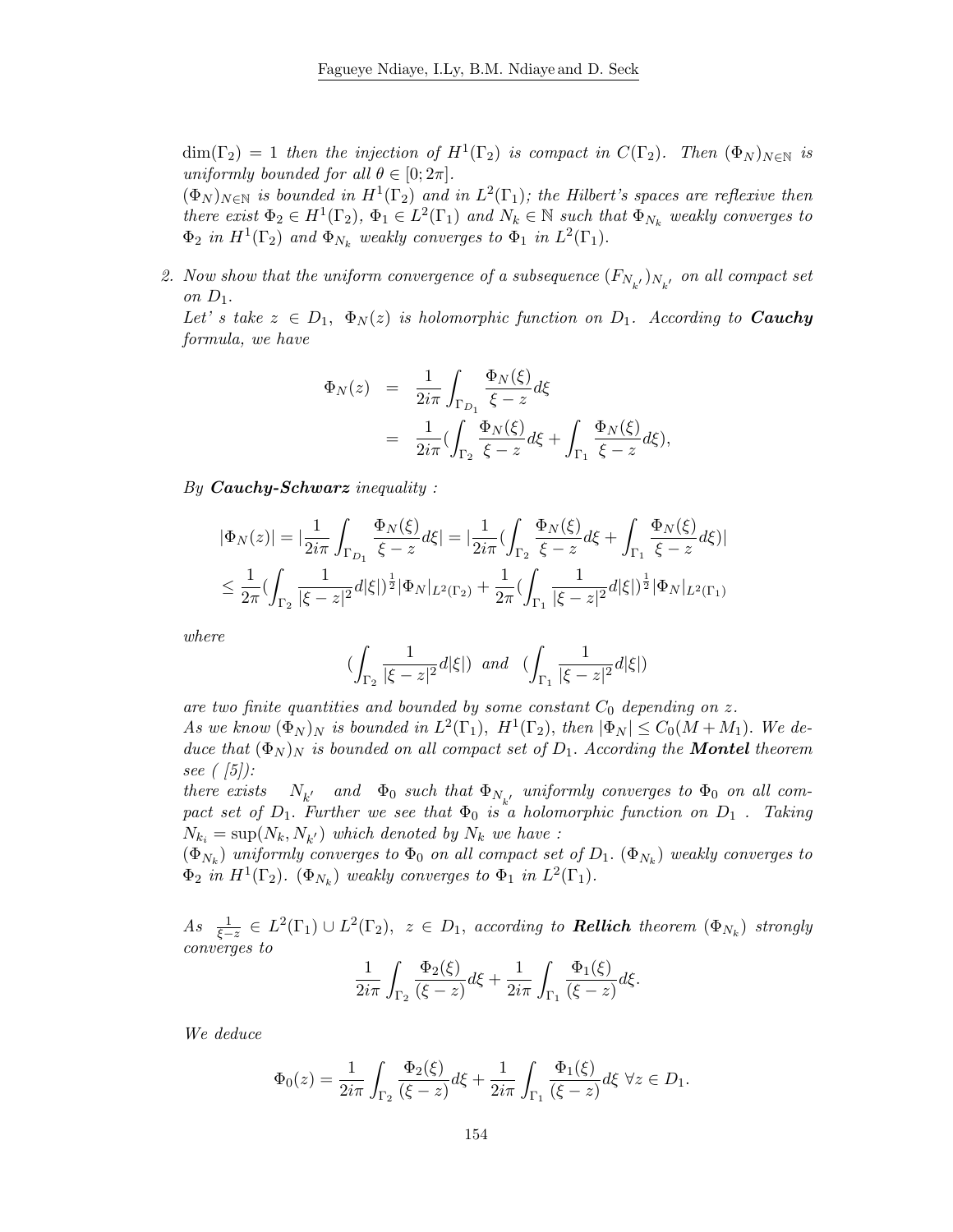The power expansion series of the function  $\frac{1}{\xi-z}$  for  $\xi \in \Gamma_2$  and for  $\xi \in \Gamma_1$  gives

$$
\frac{1}{\xi - z} = \frac{1}{\xi(1 - \frac{z}{\xi})}
$$

$$
\frac{1}{\xi - z} = \frac{1}{\xi} \sum_{n \ge 0} (\frac{z}{\xi})^n
$$

We have

$$
\Phi_0(z) = \frac{1}{2i\pi} \left( \sum_{n\geq 0} \int_{\Gamma_2} \frac{\Phi_2(\xi) z^n}{\xi^n \xi} d\xi + \sum_{n\geq 1} \int_{\Gamma_1} \frac{\Phi_1(\xi) z^n}{\xi^n \xi} d\xi \right)
$$
  
\n
$$
= \frac{1}{2i\pi} \sum_{n\geq 0} \int_{\Gamma_2} \frac{\Phi_2(\xi)}{\xi^{n+1}} d\xi z^n + \frac{1}{2i\pi} \sum_{n\geq 0} \int_{\Gamma_1} \frac{\Phi_1(\xi)}{\xi^{n+1}} d\xi z^n
$$
  
\n
$$
\Phi_0(z) = \sum_{n=0}^{+\infty} a_n z^n
$$

Where the coefficients are

$$
a_n = \frac{1}{2i\pi} \int_{\Gamma_2} \frac{\Phi_2(\xi)}{\xi^{n+1}} d\xi, \ \theta \in [0; \alpha\pi]
$$

$$
a_n = \frac{1}{2i\pi} \int_{\Gamma_1} \frac{\Phi_1(\xi)}{\xi^{n+1}} d\xi, \ \theta \in [\alpha\pi; 2\pi]
$$

 $\Box$ 

We have the following corollary

Corollary 4.1 Let' take  $(,)$  the scalar product in  $L^2$ .

$$
a_n = (\Phi_2, e^{in\theta})_{L^2(\Gamma_2) \times L^2(\Gamma_2)}, \ \theta \in [0; \alpha \pi]
$$

$$
a_n = (\Phi_1, e^{in\theta})_{L^2(\Gamma_1) \times L^2(\Gamma_1)}, \ \theta \in [\alpha \pi; 2\pi]
$$

$$
(\Phi_2, e^{in\theta})_{L^2(\Gamma_2) \times L^2(\Gamma_2)} = (\Phi_0, e^{in\theta})_{L^2(\Gamma_2) \times L^2(\Gamma_2)}, \ \theta \in [0; \alpha \pi]
$$

$$
(\Phi_1, e^{in\theta})_{L^2(\Gamma_1) \times L^2(\Gamma_1)} = (\Phi_0, e^{in\theta})_{L^2(\Gamma_1) \times L^2(\Gamma_1)}, \ \theta \in [\alpha \pi; 2\pi]
$$

 $\phi_0(e^{i\theta})$  is defined p.p on  $[0;2\pi]$  and for almost all  $\theta \in [0;2\pi]$ . Precisely we have:

$$
\Phi_0(e^{i\theta}) = \sum_{n=0}^{+\infty} a_n z^n \text{ for almost all } \theta \in [0; 2\pi]
$$

**Remark 4.1** In this corollary, our difficulty is to extend the function  $\Phi_0$  on  $\Gamma_{D_1}$ , to prove this corollary, we need the following result see  $[24]$ .

Proposition 4.4 Lest 's take  $D_1$  a unit disk.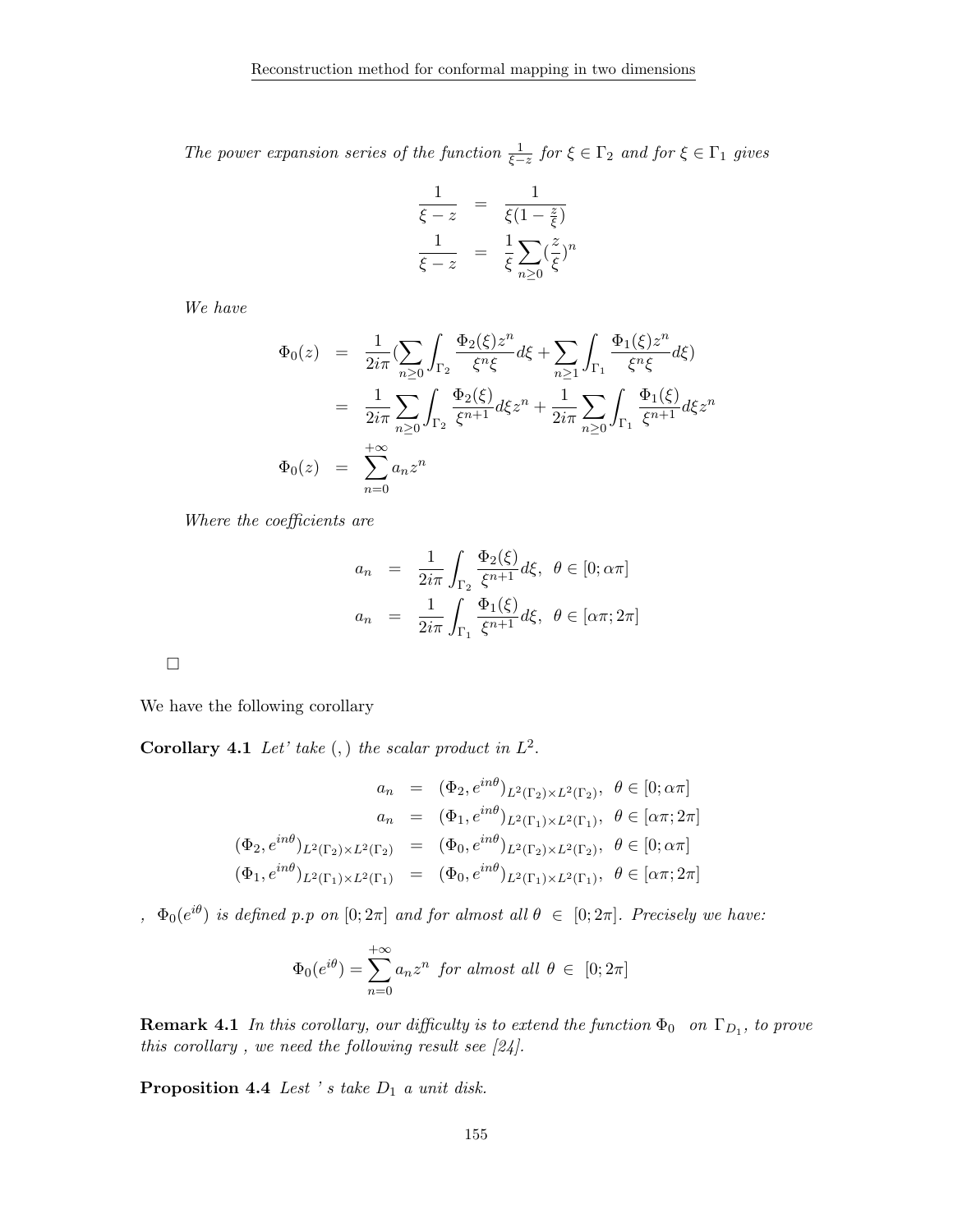- 1. A function  $f \in H(D_1)$  defined by  $f(z) = \sum_{n=1}^{+\infty}$  $n=0$  $a_n z^n, z \in D_1$ belongs to  $H^2$  if only if  $\Sigma$  $n\geq 1$  $|a_n|^2 < \infty$ ,  $H^2$  is a **Hardy** space. In this case  $||f||_2 =$  $\{\sum^{+\infty}$  $n=1$  $|a_n|^2\}^{\frac{1}{2}}.$
- 2. If  $f \in H^2$ , f admits the radial limits  $f^*(e^{i\theta})$  for almost all points of  $\Gamma_{D_1}$ ; the function  $f^* \in L^2(\Gamma_{D_1})$  and the nth **Fourier** coefficient of  $f^*$  is  $a_n$ , if  $n \geq 0$  and 0 if  $n < 0$ . The  $L^2$  norm approximative of  $\lim_{r\to 1}$ 1  $\frac{1}{2\pi} \int_0^{2\pi} |f^*(e^{i\theta}) - f(re^{i\theta})|^2 d\theta = 0$  is exact.
- 3. The map which f associates  $f^*$  is an isometry of  $H^2$  under the subspace of the functions l of  $L^2(\Gamma_{D_1})$  such that:  $\widehat{l}(n) = 0, \forall n < 0.$

*Pour*, 
$$
z = e^{i\theta}
$$
,  $f(z) = \frac{1}{2\pi} \int_0^{2\pi} P_r(\theta - t) f^*(e^{it}) dt = \frac{1}{2\pi} \int_{\Gamma_{D_1}} \frac{f^*(\xi)}{\xi - z} d\xi$ 

where  $P_r(\theta - t) = \Re(\frac{e^{it} + z}{e^{it} - z})$  $\frac{e^{it}+z}{e^{it}-z}$ ) is the **Poisson** kernel and the boundary  $\Gamma_{D_1}$  is counter clockwise orientation.

The norm of the **Hardy** space  $H^2$  is define by

$$
||u||_{H^2} = \lim_{r \to 1} \left\{ \frac{1}{2\pi} \int_0^{2\pi} |u(re^{i\theta})|^2 d\theta \right\}^{\frac{1}{2}}
$$

Note that  $H^2$  is a Hilbert'space which is identified with a subspace of  $L^2(\Gamma_{D_1})$ , where  $\Gamma_{D_1}$  is the unit circle.

 $\textbf{P} \textbf{reuve du corollaire 4.1 } \textit{Let'} \textit{take } \Phi_N(z) = \frac{N}{\sum_{i=1}^{N} \textit{let'}}$  $n=0$  $a_n^N z^n$  where

$$
\begin{cases}\na_n^N = \frac{1}{2i\pi} \int_{\Gamma_2} \frac{\Phi_N(\xi)}{\xi^{n+1}} d\xi, \ \theta \in [0; \alpha\pi] \\
a_n^N = \frac{1}{2i\pi} \int_{\Gamma_1} \frac{\Phi_N(\xi)}{\xi^{n+1}} d\xi, \ \theta \in [\alpha\pi; 2\pi]\n\end{cases}
$$

For  $n \in \mathbb{N}$  fixed integer:

$$
a_n^N
$$
 converges to  $\frac{1}{2i\pi} \left( \int_{\Gamma_1} \frac{\Phi_1(\xi)}{\xi^{n+1}} d\xi + \int_{\Gamma_2} \frac{\Phi_2(\xi)}{\xi^{n+1}} d\xi \right)$ 

This limit is exactly the coefficient  $a_n$ . Let' take  $\xi = e^{i\theta}$ , we obtain

$$
a_n = \frac{1}{2\pi} \left( \int_0^{\alpha \pi} \frac{\Phi_2(e^{i\theta})}{e^{in\theta}} d\theta, \ \theta \in [0; \alpha \pi] \right)
$$

$$
a_n = \frac{1}{2\pi} \left( \int_{\alpha \pi}^{2\pi} \frac{\Phi_1(e^{i\theta})}{e^{in\theta}} \ \theta \in [\alpha \pi; 2\pi] \right)
$$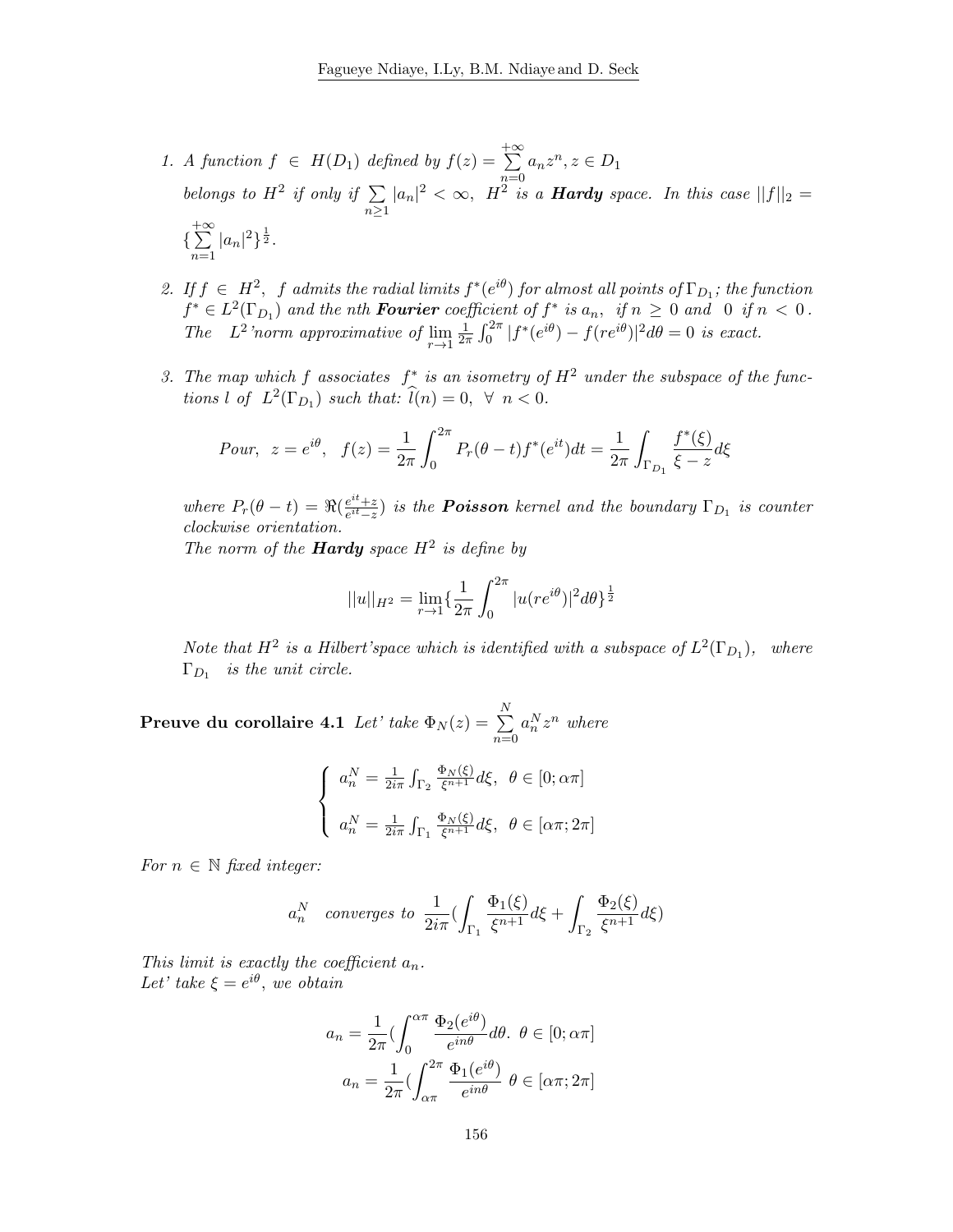we deduce

$$
a_n = (\Phi_2, e^{in\theta})_{L^2(\Gamma_2) \times L^2(\Gamma_2)}, \ \theta \in [0; \alpha \pi]
$$

$$
a_n = (\Phi_1, e^{in\theta})_{L^2(\Gamma_1) \times L^2(\Gamma_1)}, \ \theta \in [\alpha \pi; 2\pi]
$$

In one part we know that  $\Phi_0(z) =$  $+ \infty$  $n=1$  $a_n z^n$  for all  $z \in D_1$ In either part as  $\Phi_0$  is holomorphic function on  $D_1$ , we have :  $\Phi_0(z) = \frac{1}{2i\pi} \int_{\Gamma_{D_1}}$  $\Phi_0(\xi)$  $\frac{\log(x)}{\xi-z}d\xi,$ for all  $z \in D_1$  this implies  $\Phi_0(z) = \frac{1}{2i\pi}$  $+ \infty$  $n=1$  $\int_{\Gamma_{D_1}}$  $\frac{\Phi_0(\xi)}{\xi^{n+1}}d\xi z^n.$ we deduce

$$
a_n = \frac{1}{2i\pi} \int_{\Gamma_{D_1}} \frac{\Phi_0(\xi)}{\xi^{n+1}} d\xi, \text{ for } \xi = e^{i\theta}, \text{ we obtain}
$$

$$
a_n = \frac{1}{2\pi} \left( \int_0^{\alpha\pi} \frac{\Phi_0(e^{i\theta})}{e^{in\theta}} d\theta + \int_{\alpha\pi}^{2\pi} \frac{\Phi_0(e^{i\theta})}{e^{in\theta}} d\theta \right).
$$

In conclusion, we have the result desired :

$$
\begin{array}{rcl}\n(\Phi_2, e^{in\theta})_{L^2(\Gamma_2) \times L^2(\Gamma_2)} & = & (\Phi_0, e^{in\theta})_{L^2(\Gamma_2) \times L^2(\Gamma_2)} \quad \text{and} \\
(\Phi_1, e^{in\theta})_{L^2(\Gamma_1) \times L^2(\Gamma_1)} & = & (\Phi_0, e^{in\theta})_{L^2(\Gamma_1) \times L^2(\Gamma_1)}\n\end{array}
$$

 $\Box$ 

For  $z \in D_1$ ,  $\Phi_0$ , can be write see ([5]) as

$$
\Phi_0(z) = f_1(z) + f_2(z) \text{ where}
$$
\n
$$
f_1(z) = \sum_{n=0}^{+\infty} a_n z^n \in \mathbf{H}(D_1) \text{ and}
$$
\n
$$
f_2(z) = 0 \text{ if not}
$$

For  $z = e^{i\theta}$ , we have in one part  $f_1$  is define everywhere on  $\Gamma_{D_1}$ , in either part  $\Phi_2$  belongs to  $L^2(\Gamma_2)$  and  $\Phi_1$  belongs to  $L^2(\Gamma_1)$  then we get

$$
\sum_{n=0}^{+\infty} |a_n|^2 < +\infty
$$

According to the theorem (4.4), we have either  $+ \infty$  $n=0$  $a_n e^{in\theta}$  is defined p.p on  $[0, 2\pi]$  in this

case  $\Phi_0(e^{i\theta}) = \sum^{+\infty}$  $n=0$  $a_n e^{in\theta}$  is defined p.p on  $[0, 2\pi]$ . According to the corollary  $(4.1)$  we have  $\Phi_0 = \Phi_2$  p.p on  $\overline{\Gamma_2}$  and  $\Phi_0 = \Phi_1$  p.p on  $\Gamma_1$ . We deduce

• ( $\Phi_{N_k}$ ) weakly converges to  $\Phi_1$  in  $L^2(\Gamma_1)$ . As  $L^2(\Gamma_1)$  is separable Hilbert space then there exists an orthonormal Hilbert space basis  $(e_n)_{k\geq n\geq 1}$ . The best known example of an orthonormal basis in an infinite Hilbert space is the set of functions  $(e^{in\theta})_{k\geq n\geq 1}$  $\Phi$ k  $\theta$ 

$$
\Phi_1 \in L^2(\Gamma_1)
$$
, we have:  $\Phi_1(e^{i\theta}) = \sum_{n=1}^{\infty} a_n e^{in}$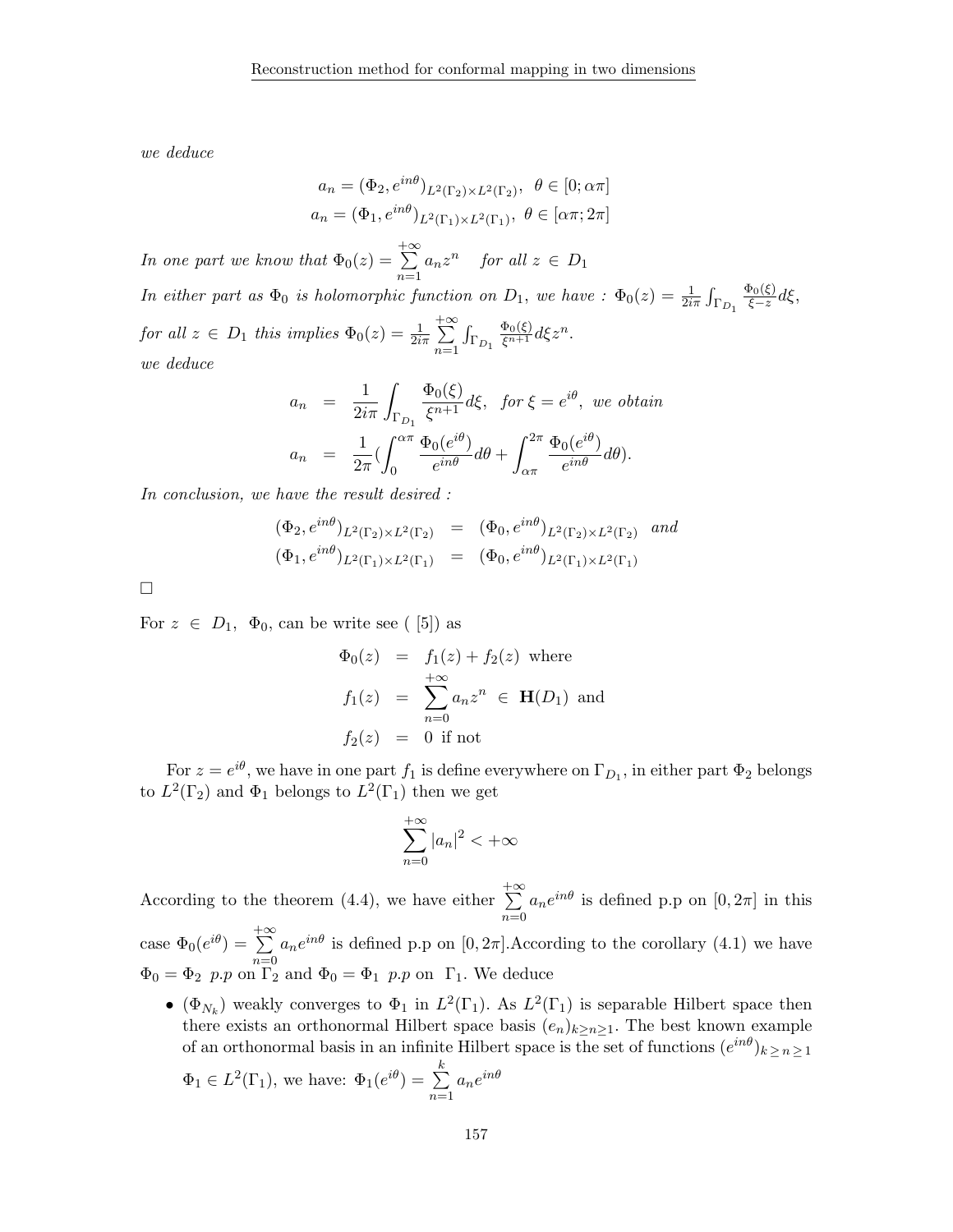• 
$$
\Phi_2 \in L^2(\Gamma_2)
$$
, we have :  $\Phi_2(e^{i\theta}) = \sum_{n=k+1}^{+\infty} a_n e^{in\theta}$ 

where  $a_n$  are **Fourier** coefficients,  $a_n = \frac{1}{2i}$  $\frac{1}{2\pi}(\int_{\Gamma_2}$  $\Phi_2(e^{i\theta})$  $\frac{e^{i}e^{i\theta}}{e^{i}n\theta}d\theta+\int_{\Gamma_1}$  $\Phi_1(e^{i\theta})$  $\frac{1(e^{i\theta})}{e^i n\theta}d\theta$ ).

 $\Phi_2$  and  $\Phi_1$  are **Fourier** series respectively defined on  $\Gamma_2$  and  $\Gamma_1$  then holomorphic on  $\overline{D}_1$ . The subsequence  $(\Phi_{N_k})$  weakly converges to converge  $\Phi_2$  in  $L^2([0;\alpha\pi])$  then for all  $\psi \in$  $\mathcal{D}([0;\alpha\pi])$ , we have :

$$
\begin{aligned} \vert \int_{\Gamma_2} L(\vert h(\Phi_{N_k}(e^{i\theta})) \vert^2 \vert (F_{N_k})'(e^{i\theta}) \vert^2 - C^2) \psi d\theta \vert \\ \leq \vert \vert \psi \vert \vert_{L^2(\Gamma_2)^{\frac{1}{2}}} (\int_{\Gamma_2} L(\vert h(\Phi_{N_k}(e^{i\theta})) \vert^2 \vert (F_{N_k})'(e^{i\theta}) \vert^2 - C^2) d\theta)^{\frac{1}{2}} \\ \leq (\vert \vert \psi \vert \vert_{L^2(\Gamma_2)})^{\frac{1}{2}} (J(\Phi_{N_k}))^{\frac{1}{2}} \end{aligned}
$$

First  $J(\Phi_{N_k})$  goes to zero when k goes to zero then  $L(|h(\Phi_{N_k}(e^{i\theta}))|^2|(F_{N_k})'(e^{i\theta})|^2 - C^2)$ goes to zero in  $\mathcal{D}'([0;\alpha\pi]).$ 

Second as  $(\Phi_{N_k})$  weakly converges to  $(\Phi_2)$  in  $L^2(\Gamma_2)$ , then for all  $\psi \in \mathcal{D}([0;\alpha \pi])$ , we get

$$
\int_{\Gamma_2} L(|h(\Phi_{N_k}(e^{i\theta}))|^2 |(F_{N_k})'(e^{i\theta})|^2 - C^2) \psi d\theta \to \int_{\Gamma_2} L(|h(\Phi_2(e^{i\theta}))|^2 |(F_2)'(e^{i\theta})|^2 - C^2) \psi d\theta,
$$

Either  $\Gamma_2$  $L(|h(\Phi_2(e^{i\theta}))|^2|(F_2)'(e^{i\theta})|^2-C^2)d\theta=0$  for all  $\psi \in \mathcal{D}([0;\alpha\pi])$  then  $|h(\Phi_2(e^{i\theta}))|^2|(F_2)'(e^{i\theta})|^2=$  $C^2$  in  $L^2(\Gamma_2)$  this implies that

$$
|h(\Phi_2(e^{i\theta}))|^2|(F_2)'(e^{i\theta})|^2 = C^2
$$

p.p on  $\Gamma_2$ .

We have proved  $\Phi_2 = \Phi_0 p.p$  on  $\Gamma_2$  this implies that

$$
|h(\Phi_0(e^{i\theta}))|^2 |(F_0)'(e^{i\theta})|^2 = C^2
$$

p.p on  $\Gamma_2$ .

Let us look at what happens when h is constant negative.

#### 5. Numerical examples

We consider the first eigenvalue  $\lambda_1 = l_{0_1}^2$  and we suppose that  $h = C_0$ , on  $\Gamma_0$  with  $C_0$ , negative constant.

Then we have the following proposition

Proposition 5.1 Consider following problem

$$
\begin{cases}\n-\Delta u &= \lambda_1 u \quad in \ \Omega, \\
u &= 0 \quad on \ \partial\Omega \\
\frac{\partial u}{\partial \nu} = C_0 \quad on \ \Gamma_0\n\end{cases}
$$
\n(15)

Where  $\Omega$  unknown,  $C_0$  given negative constant,  $\lambda_1$  the first eigenvalue of  $-\triangle$ ,  $\Gamma_0 \subset \Omega$  such that  $\Gamma_0 \cup \Gamma = \Omega$  and  $\Gamma_0 \neq \emptyset$ .

Then  $\Omega$  is a disk centered on origin and radius  $R$ ,  $D = (0, R)$ , with  $R \in \mathbb{R}_+^*$ .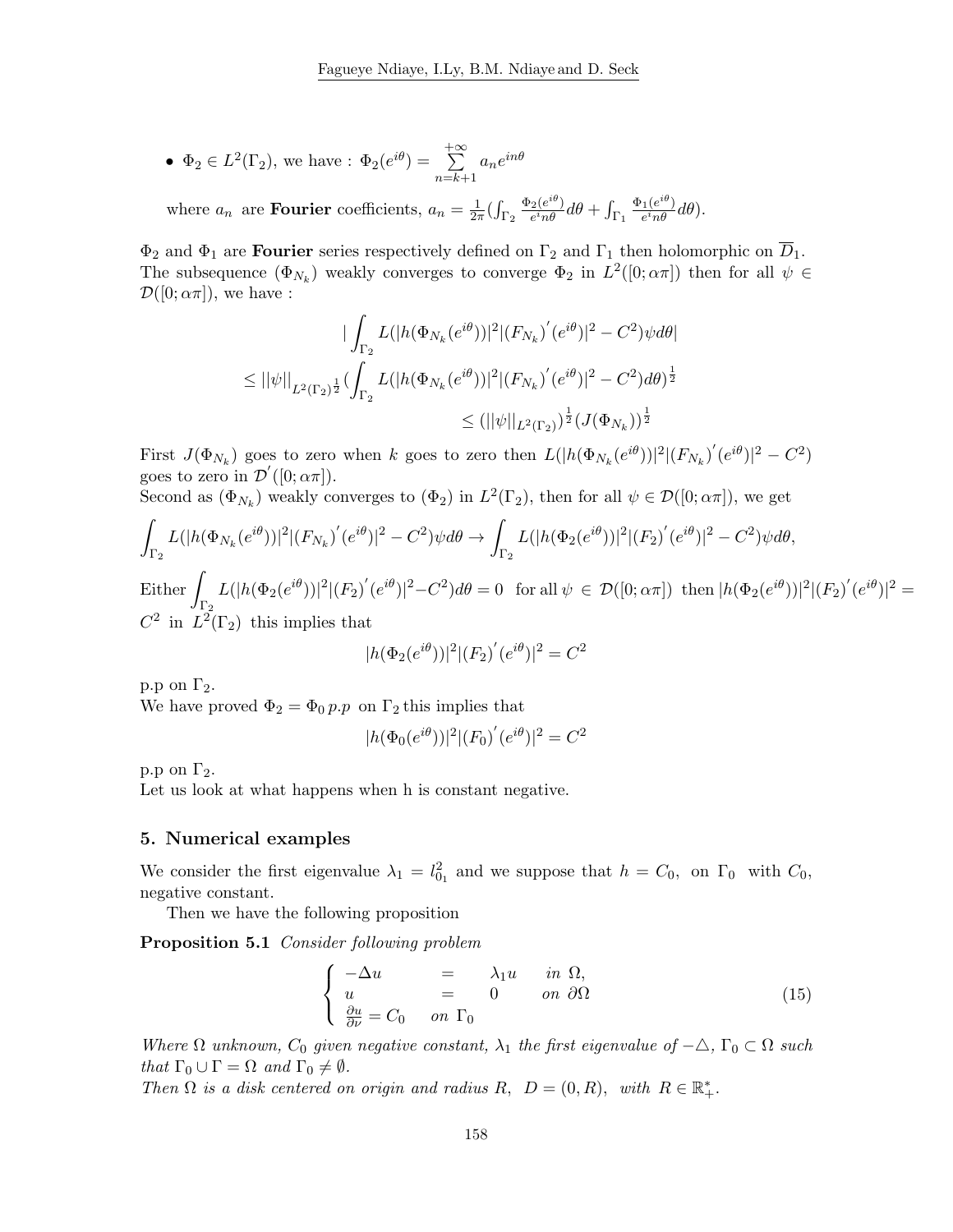#### Preuve de la proposition 5.1 We know that

$$
F'(e^{i\theta}) = \frac{A_{kn}l_{kn}J'_k(l_{k_n})e^{ik\theta}}{h(\Phi(e^{i\theta}))}
$$

and

$$
\frac{\partial u}{\partial \nu} = h = C_0 \text{ on } \Gamma_0
$$

Then

$$
\Phi'(e^{i\theta}) = \frac{A_{0_1}l_{0_1}J'_0(l_{0_1})}{C_0}
$$

We take  $K = \frac{A_{01}l_{01}J_0'(l_{01})}{C_0}$ we take  $K = \frac{C_0}{C_0}$ <br>we have therefore  $\Phi(z) = Kz + b$  and  $\forall z \in \partial D_1$ . Since  $\Phi(\partial D_1) = \partial \Omega$  then  $\forall (x, y) \in \partial \Omega$  we have

$$
\begin{cases}\n x = K \cos \theta + b_1 \\
 y = K \sin \theta + b_2\n\end{cases}
$$

with  $b = b_1 + ib_2$ So we have

$$
(x - b1)2 + (y - b2)2 = K2
$$

We deduce that  $\partial\Omega$  is circle centered on  $B(b_1, b_2)$  and radius |K|. We conclude that  $\Omega$  is a disk centered on  $B(b_1, b_2)$  and radius  $R = |K| = \frac{A_{0_1}l_{0_1}J_0'(l_{0_1})}{C_0}$  $\frac{1^{J_0(\ell_0)}L}{C_0}$ .

 $\Box$ 

In this section we present the results of some numerical simulations in order to show the accuracy and effectiveness of the reconstruction method in this paper. The algorithm is to minimize the functional J defined above on  $\mathbb{R}^{2N}$  because to find  $\Phi_N$  it is good enough to know  $\vec{X}$ , where  $\vec{X} = (\alpha_1, ..., \alpha_N, \beta_1, ..., \beta_N) \in \mathbb{R}^{2N}$ . The coordinates of  $\vec{X}$  are the coefficients of trigonometric polynomial  $\Phi_N$ 

$$
\Re(\Phi_N) = \sum_{n=1}^N \alpha_n \cos n\theta - \beta_n \sin n\theta
$$
  

$$
\Im(\Phi_N) = \rho, \text{ taking into account equation (10)}
$$

As Cauchy data we have

 $g(x, y) = 0$   $h(x, y) = -1 - x^2 - y^2$  and secondly  $g(x, y) = 0$ ,  $h(x, y) = -1$  such that the problem  $(1)-(2)-(3)$  be satisfied.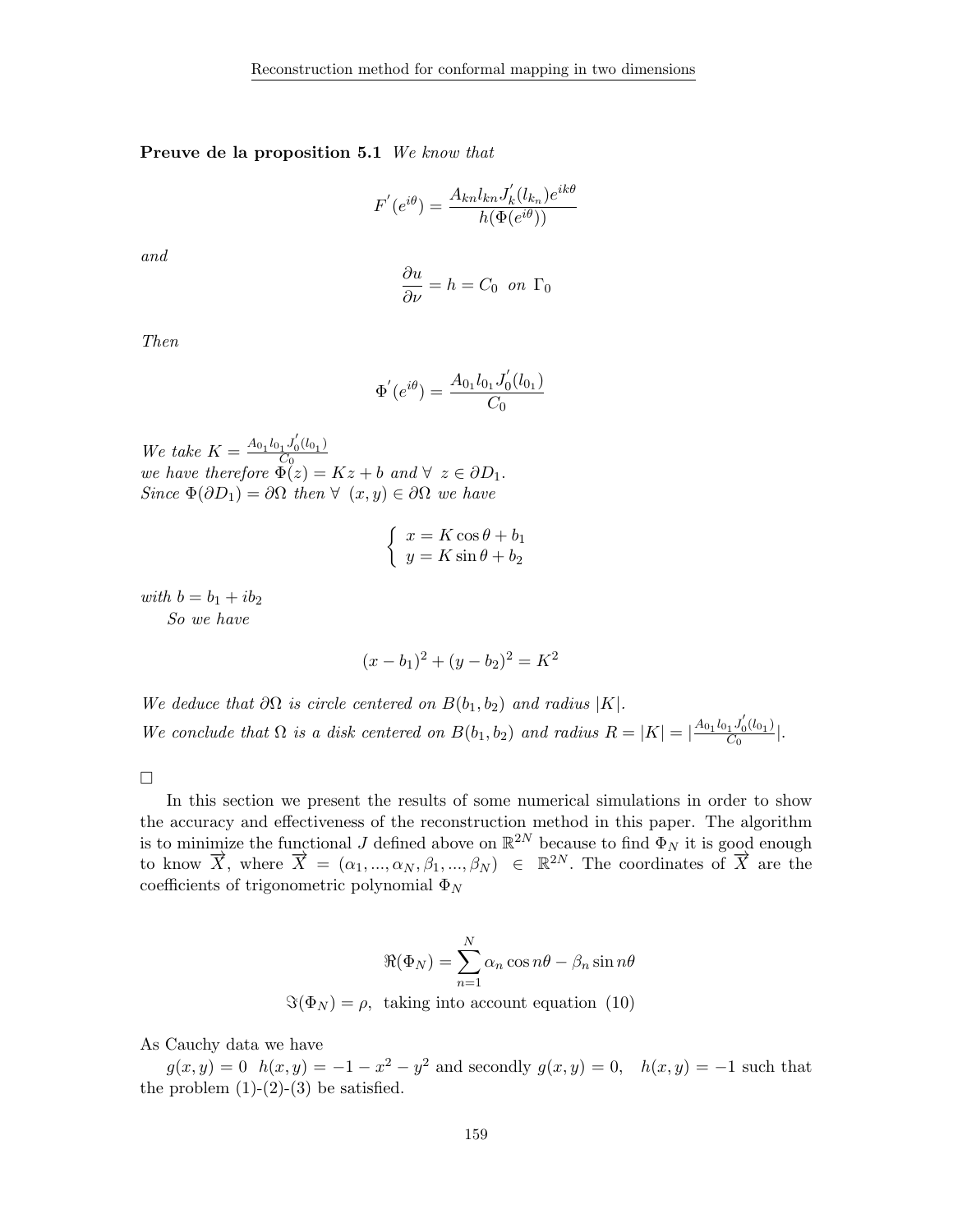# 5.1 Case where  $g(x, y) = 0$  and  $h(x, y) = -1$

In this case

$$
F'(e^{i\theta}) \simeq -\frac{\frac{9\pi}{2}\sqrt{2\pi}}{\sqrt{9\pi^2-4}}
$$
 on  $\Gamma_2$ 

We represent the disk centered on origin and radius  $\frac{9\pi}{\sqrt{2}}$  $\frac{\frac{9\pi}{2}\sqrt{2\pi}}{\sqrt{9\pi^2-4}}.$ 

In the figure 1, we choose  $b_1 = 0, b_2 = 0$  and  $\alpha = 0.5$ . The part of boundary  $\Gamma_2$  is represented by the red part of the graph and  $\Gamma_1$  the blue part.



Figure 1:

Therefore for all case where h negative constant and f constant we have  $\Omega$  a disk.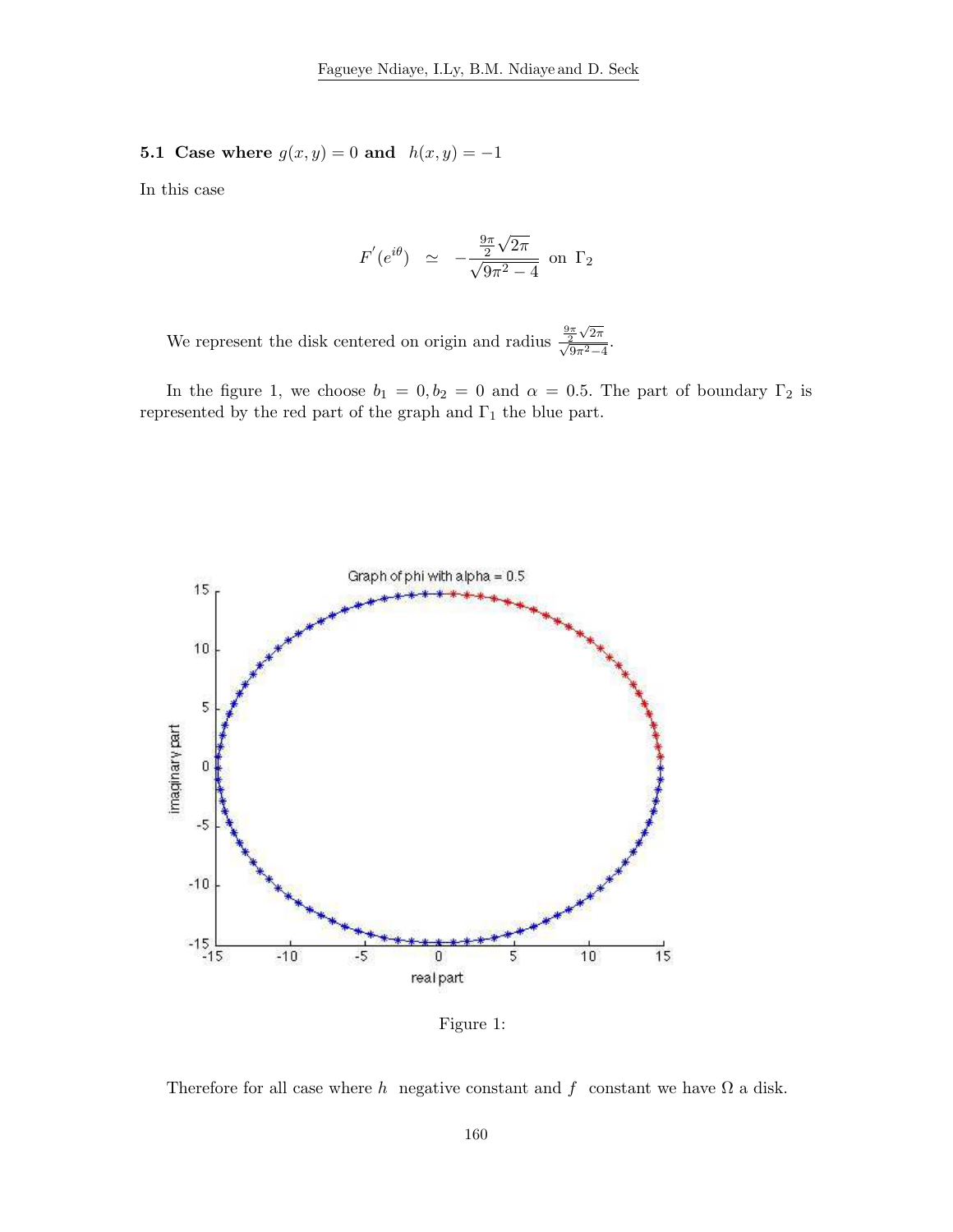**5.2** Case where  $g(x, y) = 0$  and  $h(x, y) = -1 - x^2 - y^2$ 

We minimize the functional  $J(\Phi_N)$  defined as follow:

$$
J(\Phi_N) = \int_0^{\alpha \pi} (|1 + (\sum_{n=0}^N \alpha_n \cos n\theta - \beta_n \sin n\theta)^2 + \rho^2|^2 |\sum_{n=0}^N n(\alpha_n \cos(n-1)\theta - \beta_n \sin(n-1)\theta)|^2 - C^2)^2 d\theta
$$
  
with 
$$
C = \frac{\frac{9\pi}{2}\sqrt{2\pi}}{\sqrt{9\pi^2 - 4}}.
$$

And with the minimum of the functional we reconstruct the unknown part  $\Gamma_0$  and the accessible part  $\Gamma$  of the boundary of the approximate domain.

We show with  $\alpha = 1$  and  $\alpha = 0.5$ 



Figure 2:

The part of the boundary  $\Gamma_2$  is represented by the red part of the graph and  $\Gamma_1$  the black part.

The numerical experiments are executed on a computer: Mac OS X, version 10.7.5, CPU 2.2 GHz Intel Core i7, 8.0Gb of RAM.

The optimization problem for minimizing J is solved by the software IPOPT (Interior Point OPTimization) 3.9 stable [29, 30], running with linear solver ma27. Matlab software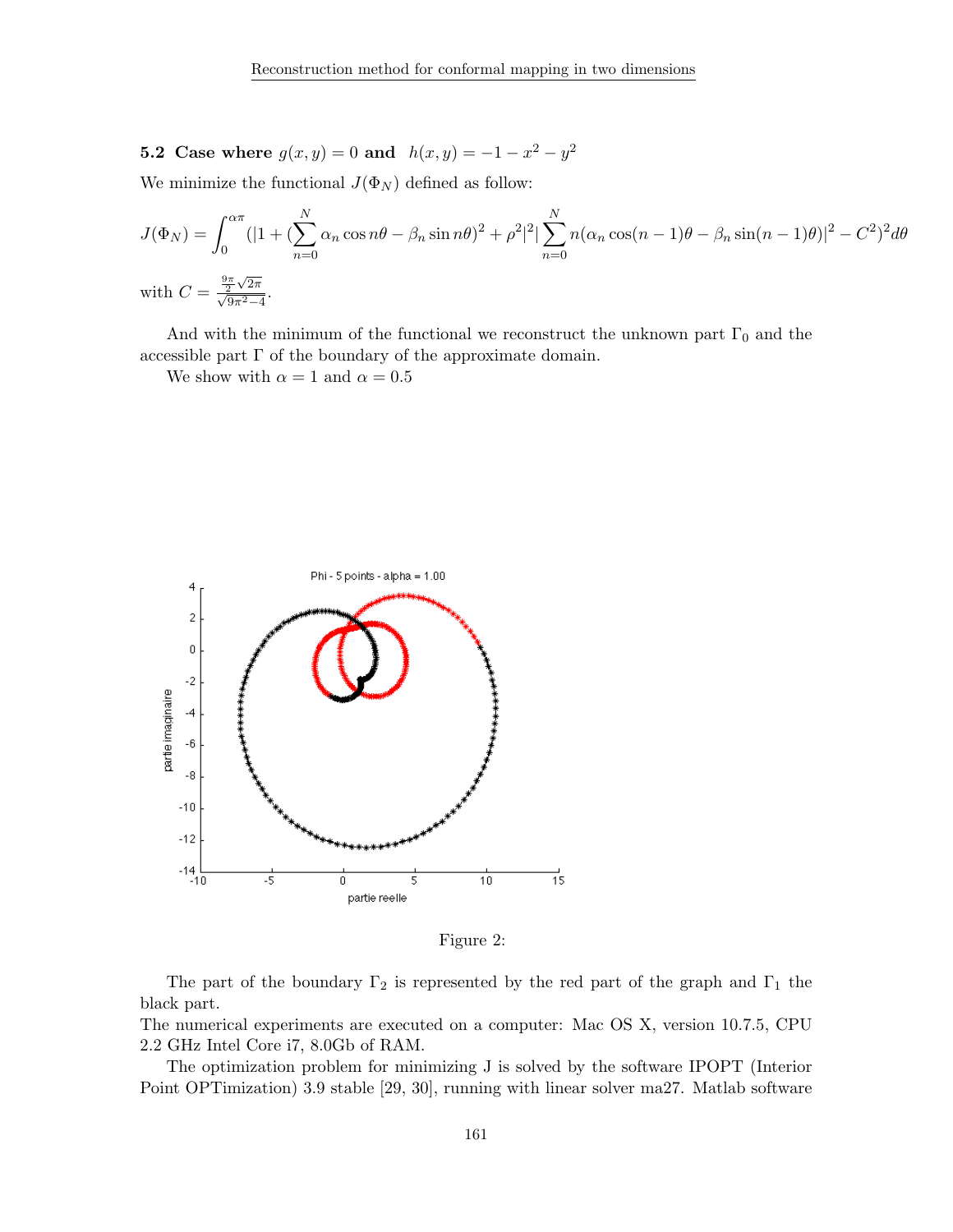[22] is used to plot the function  $J(\Phi(\theta))$ .

Acknowledgements. We would like to acknowledge support for this project from the NLAGA project.

#### References

- [1] G.Alessandrini, E. Beretta, E.Rosset and S.Vessella, Inverse boundary value problems with unknown boundaries: optimal stability, C. R. Acad. Sci., Paris 328, 607- 611
- [2] G. Bal, Lecture Notes, Introduction to Inverse Problems,Department of Applied Physics and Applied Mathematics, Columbia university, New York, 2004.
- [3] C. Basdevant, Équations différentielles, Etude théorique et schémas numériques, 2003-2004
- [4] F. Ben Hassen, Y. Boukari and H. Haddar, Inverse impedance boundary problem via the conformal mapping method: the case of small impedances, Revue ARIMA, vol. 13 (2010), pp. 47-62
- [5] H.Cartans, Théorie élémentaire des fonctions analytiques, ed., Harmann 1961.
- [6] M. Dambrine and D.Kateb, Conformal mapping and inverse conductivity problem with one measurement, ESAIM: Control, Optimisation and Calculus of Variations (2007) Volume: 13, Issue: 1, page 163-177
- [7] T. A. Driscoll and L. N. Trefethen, Schwarz-Christoffel Mapping, Cambridge University Press, 2002.
- [8] A.FRIEDMAN, V.ISAKOV, On the uniqueness in the inverse conductivity problem with one measurement, Indiana Univ.Math.J, 38(1989), 563-759.
- [9] H. HADDAR AND R. KRESS, Conformal mappings and inverse boundary value problems, Inverse Problems,21 (2005), 935-953.
- [10] J. Helsing and B. T. Johansson,Fast reconstruction of harmonic functions from Cauchy data using the Dirichlet-to-Neumann map and integral equations, Research articles, september 2010.
- [11] A. Henrot, M. Pierre, Variation et Optimisation de formes :Une analyse géométrique, Springer-Verlag, 2005
- [12] V.Isakov, Inverse Problems for Partial differential Equations, Applied Mathematical Sciences, Volume 127, second edition, springer Science + Business Media, Inc., 2006, pages 20-205.
- [13] A. KIRSCH, *Introduction to the Mathematical Theory of Inverse Problems*, Springer Verlag, New York, 1996.